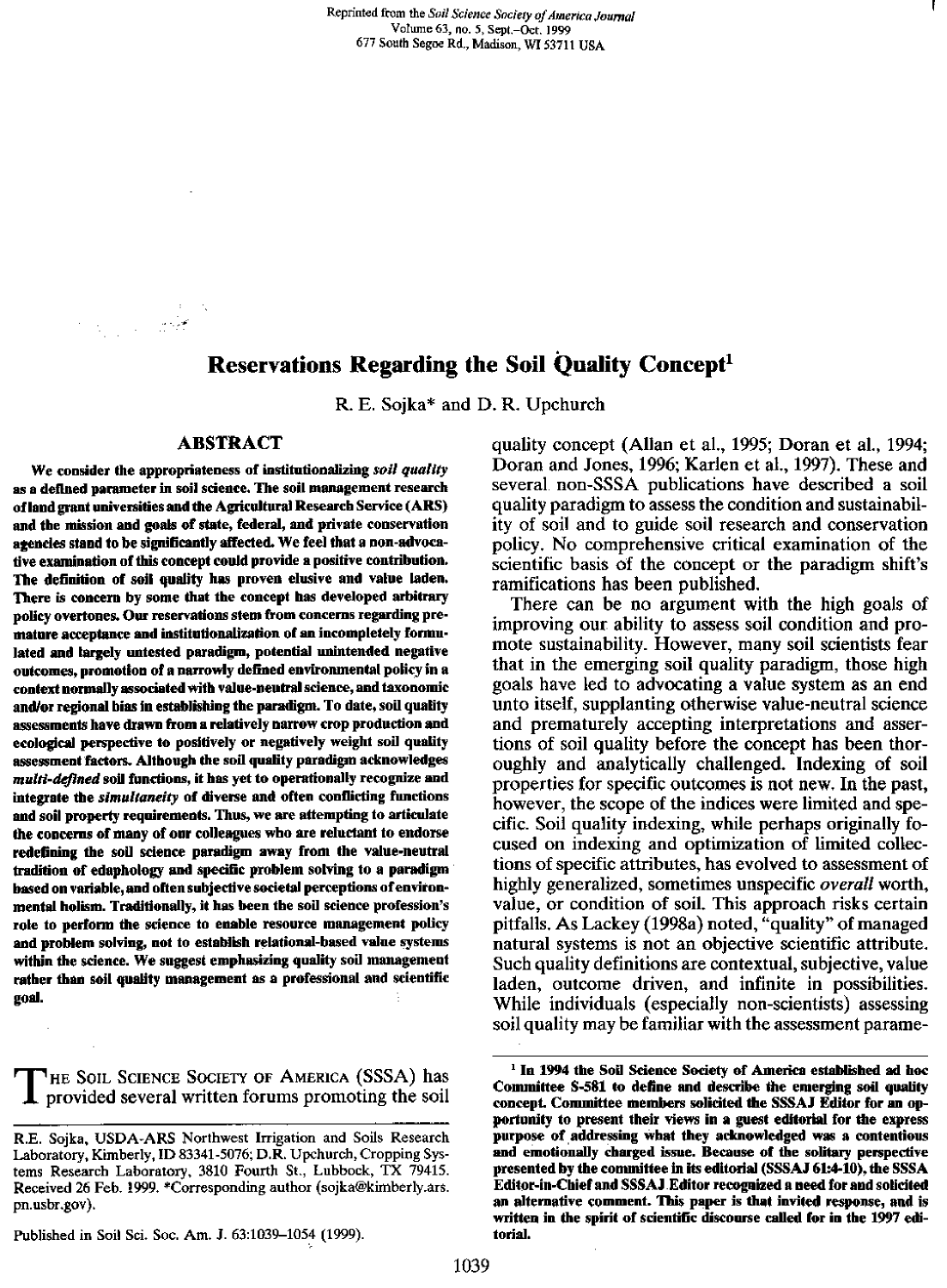ters being measured, they often do not know the *value judgements* that were used or excluded in selecting or interpreting the parameters. Index scores are the only outcome delivered to most users, who often do not have the expertise to evaluate the validity of the indexing process relative to their own needs or values. Singer and Ewing (2000) stated:

Useful evaluation of soil quality requires agreement about why soil quality is important, how it is defined, how it should be measured, and how to respond to measurements with management, restoration, or conservation practices. Because determining soil quality requires one or more value judgments and because we have much to learn about soil, **these issues are not easily addressed.**

In other words, assessing soil quality must balance a combination of value judgments, much like the ecological concept of multiple-use management. This implies that no unique *true* or *correct* soil quality determination can be arrived at strictly from scientific principles. Indeed, agreement on a definition this complex, with the diversity of values among special interests and affected stakeholders, is unlikely.

These formidable barriers notwithstanding, a key focus of soil quality essays and research has been development of soil quality assessment tools (Larson and Pierce, 1991, 1994; Pierce and Larson, 1993; Anonymous, 1996a; Arshad and Coen, 1992; Romig et al., 1995; Granatstein and Bezdicek, 1992; Gregorich et al., 1994; Warkentin, 1995; Liebig et al., 1996; Hortensius and Welling, 1996; Doran and Parkin, 1994; Halvorson et al., 1996; Turco et al., 1994; Harris et al., 1996; Sinclair et al., 1996). Most of these assessment tools stem from and are based on attempts to define parameters and functions linking crop performance with soil properties. Some include non-production empirical factors related to micro- and meso-faunal and -floral ecology and function. Some are based to varying degrees on non-empirical *perceptions.* As with many modeling efforts, the most comprehensive and science-based indices may be too complex to be practical at reasonable cost or timeliness, while some are too simplistic to be scientifically defensible. A major concern, however, is that none objectively and simultaneously consider both the potential positive and negative outcomes of all the indicators employed for all three major considerations of soil management—production, sustainability, and environmental impact (Sojka and Upchurch, 1999). Typically, only positive outcomes are recognized for certain touchstone parameters such as soil organic matter (SOM) contents and earthworm counts, and only negative outcomes for such parameters as salinity or compaction. These judgements are made largely on their relationship to crop productivity and microbial vigor. Each assessment index is not rigorously weighted separately and objectively for the simultaneous and concomitant effects on production, sustainability, and environmental impact in the context of each specific farming (or other land management) system's constraints. What has emerged is a soil quality paradigm that conforms to a narrow vision of an ideal, and some would even argue *politically correct* soil.

In the last decade, there has been a gradual evolution of the soil quality concept. Karlen et al. (1990) attempted to identify the specific soil properties within identical soil mapping units that were responsible for yield variation in an otherwise uniformly treated corn *(Zea mays)* crop. In broadening the goals to the definition of soil quality, the limited linkage to explaining crop performance ostensibly became less central to the concept. Larson and Pierce (1991) stated "In the past, Q [soil quality] has been defined in terms of productivity. However, Q is not limited to productivity and such a limited view of soil quality does not serve us well in addressing current problems." Thus, they suggested delinking the concept of soil quality from productivity with the rationale that "...productivity is determined by the efficiency in the use and management of resource inputs", whereas, they postulated that soil quality is related to a set of intrinsic soil properties. Further, they suggested establishing a set of standards for evaluating soil. Pierce and Larson (1993) suggested that the intuitive concept of soil quality be formalized and they identified efforts then under way (Larson and Pierce, 1992; USDA, 1992). They described (but did not specifically attempt) the use of mathematical functions involving .minimum data sets and pedotransfer functions, applying statistical concepts from quality control theory to evaluation of soil quality.

Science strives to eliminate any doubt as to the facts determined. Interpretation of facts, setting goals, and establishing environmental indices are matters of policy or belief systems, with inherent capacity for ambiguity, confusion, disagreement, and even hostility (Lackey, 1998a,b; Zeide, 1998a,b; Callicott, 1998). Referring to communication dilemmas associated with the soil quality lexicon, Karlen et al. (1997) stated: "...what would seem to be a relatively simple choice of words, can result in very different messages when delivered to our clients." Some key words in the soil quality vocabulary bear heavy burdens of multiple meaning. *Quality can mean* degree of excellence, as in the conformance to a measurable standard; or it can mean a categorical attribute or characteristic; in the environmental context, it has come largely to mean free of pollution. *Value can* mean financial, spiritual, emotional, cultural, or strategic worth; or it can mean the quantified numerical measure of a statistically analyzable parameter. Such inherent ambiguities, while a common aspect of policy debate, have always been regarded as unacceptable in development of scientific vocabularies and tenets. They create the potential of unintended outcomes when use of formulaic interpretations are taken out of the hands of scientists and left to the discretion of end users who could range from farmers to agricultural scientists, legislators to environmentalists, bankers to realtors, or lawyers to government bureaucrats. Many concept users will not have the soil science training or acumen needed to understand the subtleties of the concept, its ambiguities, or its potential pitfalls if improperly interpreted. Worse still, some may have objectives or motivations that are counter to science and may exploit the conceptual conflicts and ambiguities.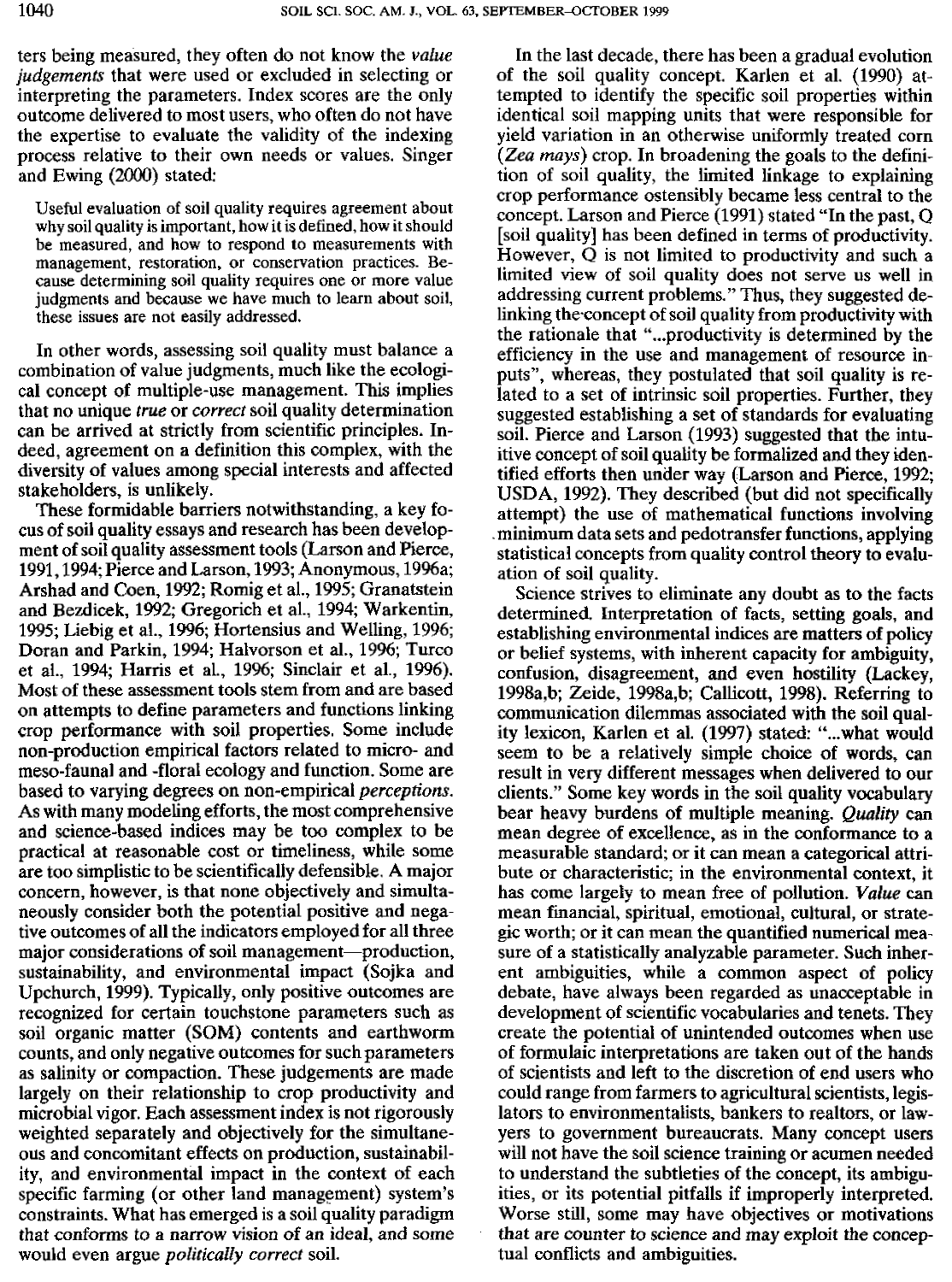Traditional soil assessments for crop production have always striven for clarity of interpretation and applicability. Karlen et al. (1997) proposed tying soil quality evaluation to the relational non-absolute environmental philosophy of Aldo Leopold. The logic, ethical consistency, and scientific credibility of Leopold's "Land Ethic" were critically examined by Zeide (1998a), who raised significant questions as to the term's technical validity and appropriateness as a cornerstone for soil science—a discipline in which Leopold, a forester and game manager, had little actual expertise. Perhaps more importantly, contrary to the premise of Karlen et al. (1997), we do not believe that most soil scientists fail to assign adequate intrinsic value to soil, nor do we believe that they feel any less of a "special relationship with the earth" than "naturalists". Rather, it is because of the soil science community's general high regard for the soil resource that assigning "low quality" ratings to broad categories of soil is disturbing to many soil scientists. Moreover, this aspect, as noted by Karlen et al. (1997), underscores the evolution of the term soil quality away from objective and empirical quantification of "soil attributes" as suggested by Larson and Pierce (1991) and Pierce and Larson (1993), toward a subjective (cultural, etc.) designation of *value per se.* This evolution is troubling because it injects an emotional aspect to the soil quality debate by pitting the vast possible range of conflicting personal, cultural, institutional, and economic value systems against one another. While this evolution is surely not the intent of scientists researching soil quality, the concept, unfortunately, attracts many adherents who cling specifically to such subjective interpretations. Therefore, we have reservations about institutionalizing soil quality. We are apprehensive of burdening soil science with ambiguous deviations from established, clear, objective, scientific principles of edaphology aimed at problem solving. We address these concerns: definitions, conceptual contradictions and dysfunctions, regional or taxonomic bias, advocacy and plausible ramifications, unintended outcomes, and premature institutionalization.

## **Definitions**

The terms *air quality* and *water quality* are ingrained in the scientific community, general public, and environmental regulatory bureaucracy. *Soil quality* might seem a logical ecosystem concept extension. Indeed, the European soil quality literature has emphasized establishing limits on measurable pollution (Howard, 1993; Bouma, 1997; Hortensius and Welling, 1996). However, with minor exceptions, *quality* in the context of air or water, implies analysis of specific pollutants below set concentration thresholds. With limited exceptions, the standard is the pure state. Air and water quality assessments do not attempt to specify a complex integration of static and functionally dynamic chemical, physical, biological and ecological factors defining an ideal state for an infinite number of environmental or management scenarios. We do not attempt to define air quality in terms of species diversity of airborne pollens, molds, bacteria, viruses, seeds, flying insects, birds etc. or their metabolic processes representative of a *healthy* or *natural* air mass. Nor do we attempt to stipulate air quality for every conceivable use of air, such as microwave transmission, jet traffic, combustion, tire inflation etc. Rather, air and water quality are defined almost entirely in terms of restricting negative impacts of a finite number of biological, physical, and chemical pollutants in a limited number of specific environmental scenarios.

Sims et al. (1997) proposed a nonpolluted soil criterion for soil quality that they referred to as the "clean" state of soil. However, for other than a discrete list of xenobiotic substances, *pure soil* cannot be defined. Soil accumulates both naturally occurring and anthropogenic toxic substances. Indeed, naturally occurring toxins and heavy metals are common at detectable levels in soils and parent materials.

One of many uses and roles of soil is its function as a filter. Soils can sequester large amounts of pollutants before threatening biological organisms or the healthiness of food (Cook and Hendershot, 1996; Oliver, 1997). High soil quality as a filter media requires sink capacity for toxins, i.e., the ability to be *unclean.* Alternately, making a soil unclean by adding toxic herbicides and pesticides improves soil quality for crop production by suppressing target organisms while raising *pollutant* concentrations.

The conundrum of clean vs. unclean soil underscores the incompatibility of soil quality with the water and air quality paradigm. There is, after all, no all-encompassing *pedologic cycle* comparable to the hydrologic cycle or the  $O_2$ –CO<sub>2</sub> cycle, that regularly distills and replenishes soil in its entirety to a unique, pristine state. Thus, ultimately, there is little if any parallel between air or water quality and soil quality.

An early definition of soil quality, was offered by Larson and Pierce (1991), "Soil quality (Q) can thus be defined as the state of existence of soil relative to a standard, or in terms of a degree of excellence." SSSA ad hoc committee S-581 said of soil quality:

By encompassing productivity, environmental quality, and health as major functions of soil, this definition requires that values be placed on specific soil functions as they relate to the overall sustainability of alternate land-use decisions. Although unstated, the definition presumes that soil quality can be expressed by a unique set of characteristics for every kind of soil. It recognizes the diversity among soils, and that a soil that has excellent quality for one function or product can have very poor quality for another (Allan et al., 1995).

With institutionalization through the establishment of the Natural Resources Conservation Service Soil Quality Institute, a new and difficult dimension was added to the definition of soil quality. Mausbach and Tugel (1995) defined soil quality and soil condition separately, as follows.

*Soil Quality*—reflects the capacity of a specific kind of soil to function within natural or managed ecosystem boundaries, to sustain plant and animal productivity,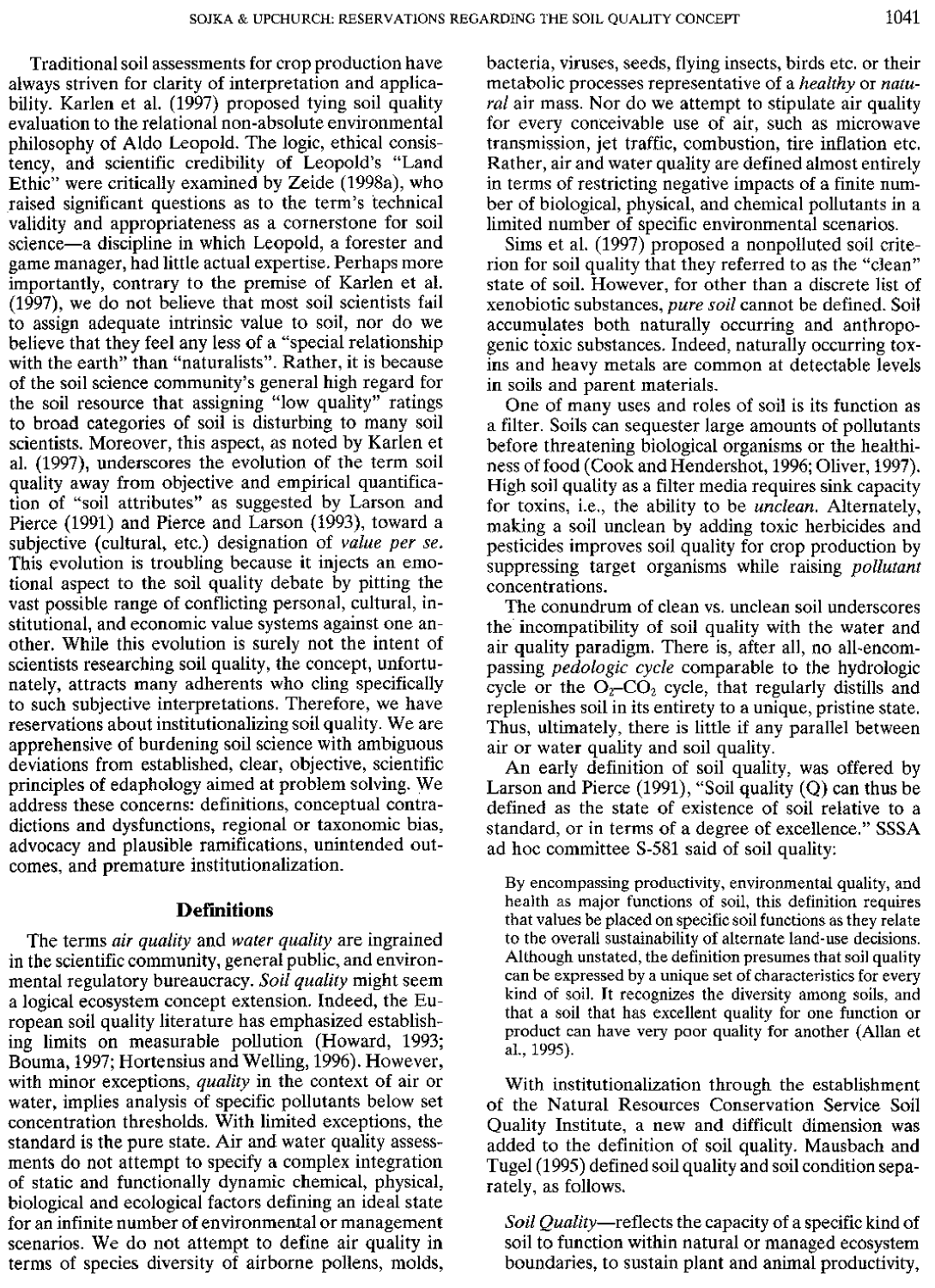maintain or enhance water and air quality, and support human health and habitation.

*Soil Condition (Health)—is* the ability of the soil to perform according to its potential. Soil condition changes over time due to human use and management or to unusual natural events.

The imprecise meaning of the phrase "natural or managed ecosystem boundaries" coupled with the last sentence defining "condition" seems to contradict earlier stated rationales of using soil quality assessment per se to determine soil status at a point in time along its relative scale of potential function. Separation of the concepts sets up the potential use of soil quality indices to rate intrinsic value of regions or taxonomies.

Thus, soil quality must be defined in terms of distinct management and environmental considerations specific to one soil, under explicit circumstances for a given use. The considerations include social, economic, biological, and other value judgments. Aside from obvious potential for disagreement on these management determinants, as many as 20 000 soil series occur in the USA. Multiplying by the number of crop or non-crop uses, crop species and cultivars, cropping systems, management, climate, and resource availability factors raises the needed total of specific soil quality indexes to an astronomic number. Furthermore, soil performs several functions *simultaneously,* not several functions separately. Only a difficult mixture of scientific and nonscientific judgements could decide the balance of functions needed to *score* soil quality or properly weight conflicting simultaneous functions. Multiplicity of definition and simultaneity of function is exacerbated by spatial variability, another incompletely understood factor, whose quantification and interpretation are not completely developed or agreed upon and which are made more enigmatic in the dynamic complexity of soil quality (Parkin, 1993; Stenberg, 1998).

The soil quality literature repeatedly emphasizes the need for indexing to encompass the diversity of soil function (Larson and Pierce, 1991; Pierce and Larson, 1993; Allen et al., 1995; Soil Survey Staff, 1996). Yet, the indices formulated to date are narrow in scope, mainly emphasizing soil factors related to plant growth and crop productivity (Sinclair et al., 1996). Soil microand meso-biological vigor are also heavily emphasized. Realistically, this is probably appropriate, despite contradicting the stated vision, since, after all, the overwhelming direct emphasis of global land management is for a narrow purpose: plant growth, be that range, forest, crops or habitat—with increasing consideration of sustainability and environmental impacts. It would greatly help focus the debate if soil quality paradigm proponents would concede that little soil property management (globally) has, or will ever have, as a primary goal any other focus. Engineering uses of soil rarely consider soil biological properties outside of filtration uses of soil, and the rank and file engineering community is largely unconcerned with and all but oblivious to the soil quality polemic (an exception is an activity

of the International Standards Organization—addressed below).

Even in the productivity context, we feel quality (singular) is undefinable for complex systems as diverse as soils. *Anything that is infinitely defined is, ultimately, undefined and undefinable.* This principle of logic applies to soil quality, which is only definable in an infinitely branching tree of scenarios. Consider the following.

- 1. The definition must change for the same land and same use depending on weather—e.g., flood, drought, wind, heat, cold, etc.
- 2. The definition must change depending on the skill of each farmer. Some farmers consistently over or under apply inputs, improperly match tillage tools or tractors with production needs, ill time field operations etc. A manager's decision may be an error on one soil but less damaging or even beneficial on another.
- 3. The definition must change for every crop and cropping system, for every pest, etc., since the systematics for each scenario alter the definition.

Gersmehl and Brown's work (1990) underscored the problem of relational definitions. They tried to relate large integrated yield data bases of specific crops to each other. They segregated the data by soil mapping units to allow interchangeable predictions of crop performance for a given soil classification. In Union County, IA, soybean *[Glycine max* (L.) Merr.] yield easily predicted corn yield across taxonomies *(R2 >* 0.9). However, in Dillon County, SC, soybean yields were unrelated to cotton *(Gossypium hirsutum* L.) yields. One can assume that *average soil quality* varied randomly among data pairs for either county. The predictive capability of crop response was affected more by the unique needs of specific crops than by the range of soil properties encountered within each soil taxa. It is hard to conceive of score cards, conceptual assessment frameworks, test kits, aroma, and quality pamphlets better assessing soil quality if another well-suited rotation crop cannot provide adequate prediction.

Multiplicity of definition is rationalized as providing flexibility to accommodate the manifold uses of soil demanded by production, sustainability, environmental, economic, and social imperatives. However, this rationale is inconsistent with activities that have focused on development of kits, scorecards, and pamphlets to diagnose and rate soil quality from sparse collections of measurements (Minimum Data Sets) without providing adequate interpretive guidance, leaving the impression that, in fact, one size fits all. Activities of the International Standards Organization (ISO) Technical Committee 190, which has begun to codify soil quality standards and soil quality determination methodology standards, indicate a different potential problem (Hortensius and Welling, 1996). The extent of the ISO 190 actions and their expressed intent does not seem to recognize a committee's practical limits, the enormity of such an undertaking, and the actual frontiers of science's understanding of soil. Committee 190 stated "There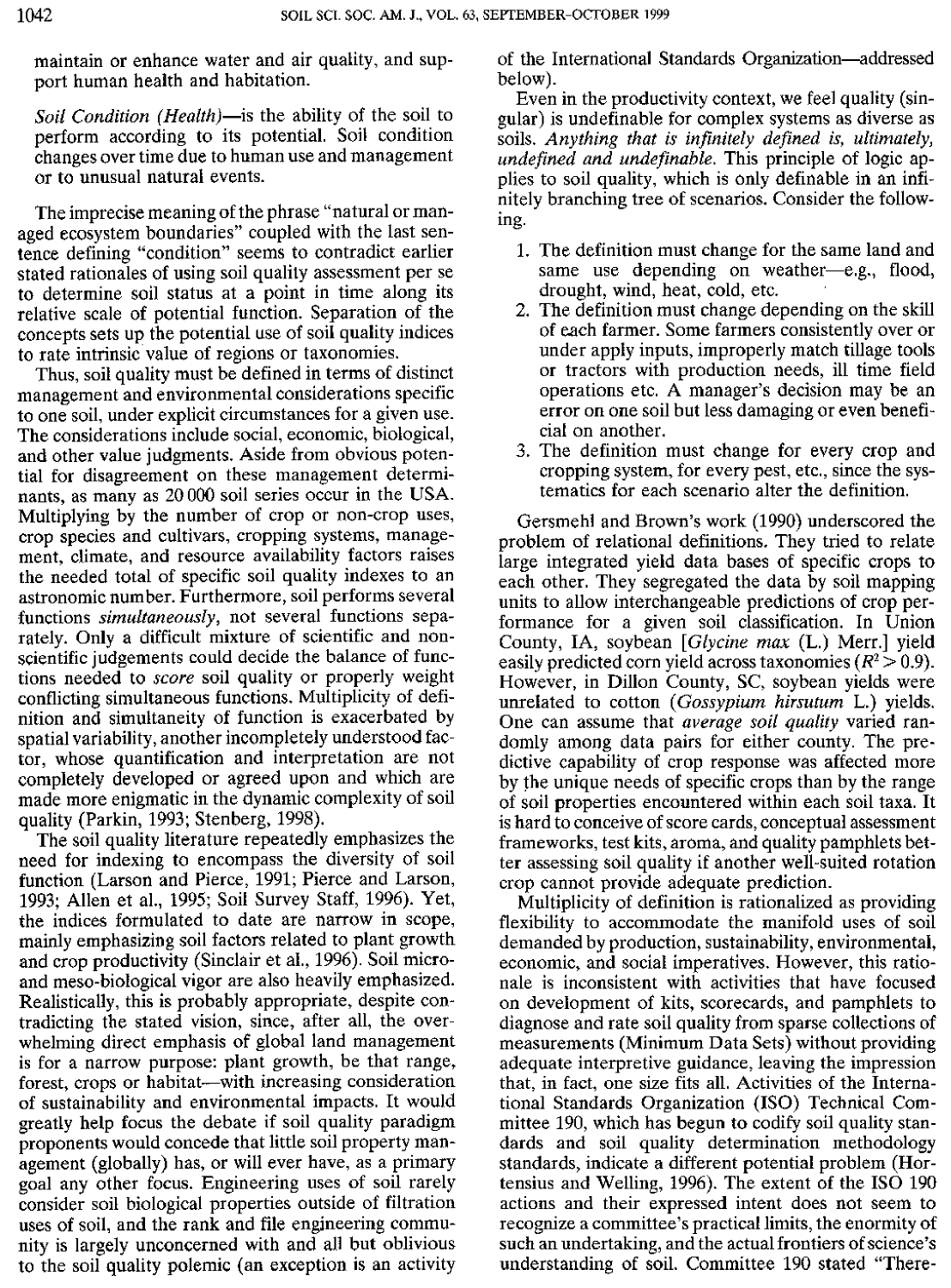fore, ISO/TC 190 established various subcommittees to cover *all aspects of soil quality* [emphasis added]."

The attempts to define soil quality to date are at odds with the evolution of the modern U.S. comprehensive Soil Taxonomy (Soil Survey Staff, 1975). Its fundamental advancement was the movement away from interpretation of how classifiers thought a soil *ought to be* to simply describing what was found. To emphasize the non-judgmentalism of the new Soil Taxonomy, it's authors stated:

This was a revolutionary concept. The soil scientist did not need to depend wholly on inferences from the underlying rocks, the climate, or other environmental factors, considered singly or collectively; rather, he could go directly to the soil itself and see the integrated expression of all these in its morphology.

Soil quality evaluation employs a variety of empirical and subjective measurements and perceptions from test kits, score cards, aroma etc. to make a subjective *estimate* of how well soil attributes and dynamics match those presumed to be the *potential* for that soil. This must not be dismissed as analogous to a variety of other land use classification schemes (Singer and Ewing, 2000). The evaluation is not based on a highly specific determination of suitability for a single intended use--e.g., as in the case of a nutrient analysis for soybean vs rice *(Oryza sativa* L.). Unlike traditional soil tests, the assessments rely greatly on highly dynamic properties that may not still exist at the previously measured rate when the soil must actually perform that function (e.g., soil respiration rate). Furthermore, few if any soil quality assessment indicators have reliably quantified calibrations capable of predicting actual outcomes for the full range of possible soil functions, particularly crop performance. These problems were recognized by Wagenet and Hutson (1997). They were optimistic of producing management decision aids for soil quality improvement through dynamic process modeling. This may point toward promising research of an academic interest for some soil scientists. However, the difficulty, time, and cost of providing sufficient assessment inputs, needed for meaningful sitespecific soil quality management recommendations, does not appear achievable for practical, affordable, and timely use by farmers. Furthermore, optimizing crop (and forest, range, or habitat) production remains a concomitant need to the goal of soil quality improvement. While correlations and calibrations exist for input prescriptions for crop production based on soil test results, virtually no such precise predictive management recommendations exist for prescribed improvements in soil quality. By contrast with traditional edaphic management for crop production, a farmer usually has a clear decision path to follow, guided by quantifiable cost and income parameters, lacking with soil quality considerations in the absence of regulatory incentives or disincentives. The inability to prescribe specific management measures to achieve desired soil quality index outcomes was recently underscored by a 20-yr management comparison conducted by Waldon et al. (1998) who concluded "Efforts to change whole soil ecosystems

to achieve an arbitrary standard may not be practical or economically possible."

## **Conceptual Contradictions and Dysfunctions**

Despite suggestions for rigorous approaches to soil attribute quantification (Larson and Pierce, 1991; Pierce and Larson, 1993), soil quality assessment has gravitated, instead, to use of subjective perceptions, and unquantifiable, even unresearched "measurements"—e.g., aroma (Romig et al., 1995; Anonymous, 1996b). Several important soil quality index components project outcomes based on a limited conceptual base, principally associated with Mollisols or close taxons such as Alfisols. This bias has led to maxims that, while environmentally popular, do not adequately recognize negative consequences of some aspects of the paradigm. Examples follow.

Certainly, SOM provides many benefits; however, it can also have negative environmental and crop production impacts. These negative impacts are rarely considered or significantly weighted in soil quality assessments. Consideration of negatives related to SOM content has not appeared in any soil quality promotional materials (Anonymous, 1996a,b,c,d, 1997b, 1998a,b,c).

Increasing SOM content increases the application requirements of many soil-incorporated pesticides (Stevenson, 1972; **Ross** and Lembi, 1985; Anonymous, 1997a; Gaston et al., 1997). As SOM increases from about the 1 to 3% range to the 3 to 5% range, soil incorporated pesticide application rates needed for efficacy commonly rise 20 to 100%. Soil sample clay fractions with 11% SOM, had 68% of the atrazine sorption affinity in the organic fraction (Laird et al., 1992; 1994; Barriuso et al., 1994). Clancy (1986) and Hallberg (1987) noted that increased use of synthetic insecticides, fungicides and herbicides increases the probability of people being exposed to toxic hazards. Economics of crop production, environmental quality, and human exposure to pesticides are all negatively affected by the increased pesticide loading and human exposure necessitated by higher SOM.

Negative impacts of increased pesticide loading are compounded by SOM's role in aggregation and macropore formation, bypass flow, and rapid transmittal of dissolved or soluble organically complexed surfaceapplied contaminants to groundwater (Barriuso et al., 1992; Hassett and Anderson, 1982; Muszkat et al., 1993; Vinten et al., 1983; Flury, 1996; Ghodrati and Jury, 1992; Grochulska and Kladivko, 1994; Shuford et al., 1977, Simpson and Cunnigham, 1982; Vervoorst et al., 1999). Increased DDT (dichlorodiphenyltrichloroethane) and PCBs (polychlorinated biphenyls) solubility was attributed to complexing with soluble SOM (Chiou et al., 1987). Complexing with soil humic fractions accelerated atrazine transport through soil (Graber et al., 1995; Hayes, 1970; Senesi, 1992; Sposito et al., 1996). Mudhun et al. (1986) found similar complexing and enhanced transport for six herbicides. Complexing with dissolved SOM promoted rapid transport of napropamide through soil (Nelson et al., 1998).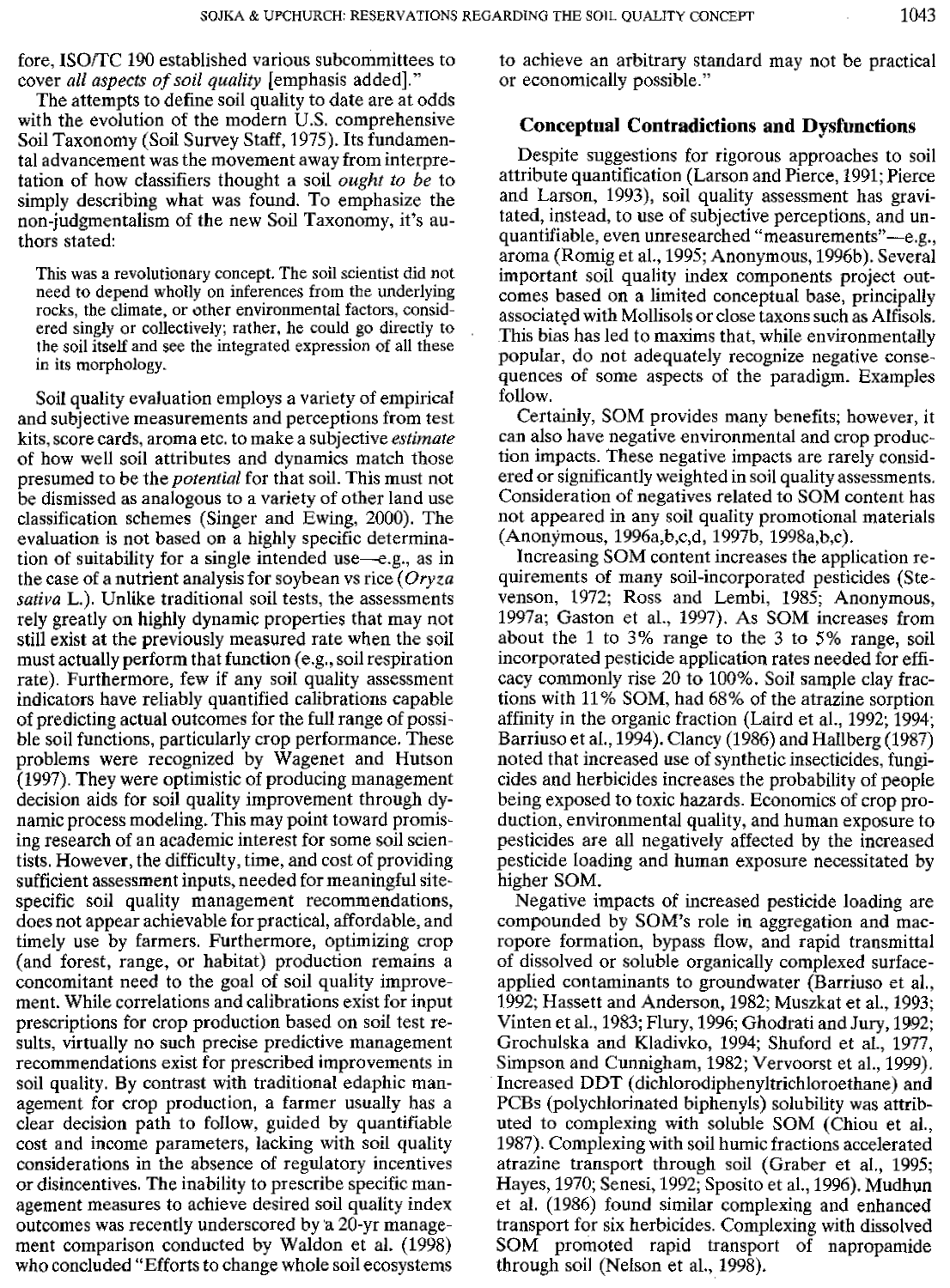High SOM and manure were linked to greater P solubility (Robinson and Sharpley, 1995; Meek et al., 1974, 1979, 1982; Sharpley and Smith, 1995). This facilitates loss to groundwater, as well as surface waters fed by runoff or springs (Beauchemin et al., 1998; Heckrath et al., 1995; Stamm et al., 1998).

Organic matter darkens soils. Summer soil temperature is higher in darker soils. This benefits crop emergence and early growth in temperate regions. Higher midseason soil temperature, however, is detrimental to production and quality of many field and vegetable crops, especially in hot climates.

Few, if any, studies have explored the potential negative role of SOM in environmental or on-farm soil management. For example, does higher SOM content increase weed seed viability or seed bank size? Both are plausible hypotheses, given the effects of SOM level on efficacy of soil incorporated herbicides. Colonization and performance of vesicular arbuscular mycorrhiza have been increased by addition of manure or green manure on low organic matter soils, but suppressed by additions to,soils with moderate to high SOM contents (Ellis et al., 1992; Baltruschat and Dehne, 1988; Harinikumar and Bagyaraj, 1989; Brechelt, 1987, 1989; Lambert and Weidensaul, 1991). What negative weighting should be assigned to SOM for its role in THM (trihalomethane) contamination of chlorinated drinking water sources (Milnear and Amy, 1996)? Higher SOM has numerous benefits for plant growth, but responsible science requires that these be assessed against known environmental and production negatives.

The soil quality paradigm also affords great positive weight to earthworms. They too can greatly benefit crop production. However, they also produce negative effects, acknowledged by a few researchers, but ignored by most. Earthworm burrows increase bypass flow and rapid movement of surface-applied contaminants to groundwater (Cohen, 1997; Edwards et al., 1989, 1992, 1993; Ehlers, 1975; Hall et al., 1989, 1991; Isensee et al., 1990; Tyler and Thomas, 1977; Shipitalo et al., 1994; Steenhuis et al., 1990; Trojan and Linden, 1992; Zachmann et al., 1987; Zachmann and Linden, 1989). In rainfed agriculture, earthworms help reduce runoff and erosion. In furrow irrigation, however, they cause a serious water management problem that irrigators call *backing up—a* sudden infiltration increase as earthworms surface to escape flooding. The result is severe nonuniformity of water application, affecting leaching, fertility, and crop water stress (Kemper et al., 1987; Trout et al., 1987; Trout and Johnson, 1989).

When earthworms digest organic-matter-rich soil the solubility of plant nutrients increases. While this can benefit crops, it can also contribute to runoff water quality degradation (Sharpley and Syers, 1976, 1977; Broussard et al., 1996). Earthworms also stimulate and accelerate soil nitrogen mineralization (Parkin and Berry, 1994). Earthworm activity increased extractable nitrate N in field and soil core studies (Blair et al., 1996; Willems et al., 1996). Their role in stimulating and accelerating mineralization of various N forms to nitrate, coupled with their role in macropore creation,

is an obvious dichotomy in the ecological and soil quality value of earthworms related to groundwater nitrate management. Earthworm activity contributes to the need to use nitrification inhibitors for N conservation and groundwater protection (more use and human exposure to agrichemicals—and increased costs). Ironically, earthworm populations are higher on more fertile, higher SOM content soils. Thus, the negative environmental impacts related to nutrient solubilization are greatest where existing indices credit them most for their contribution to soil quality.

Earthworms are vectors of soil-borne plant diseases (Edwards and Lofty, 1977; Hampson and Coombes, 1989; Hoffman and Purdy, 1964; Khambata and Bhat, 1957; Thornton, 1970; Toyota and Kimura, 1994; Marialigati, 1979; Hutchinson and Kamel, 1956). This vectoring is direct at short range, via ingestion in and through the gut followed by supra- and/or sub-terranean transport, and indirect over long range, via birds feeding upon and dropping earthworms and earthworm fragments in flight.

Earthworm effects on soil properties are not always positive, varying with species and geographic adaptation. Bulk density increase and reduced porosity have resulted from earthworms (Alegre et al., 1996; Gilot, 1994; Rose and Wood, 1980). Shrader and Zhang (1997) measured lower stability of earthworm casts compared with non-digested aggregates. Earthworms reduced water retention and sorptivity, which impaired soil-plant water relations, increased crop water stress and reduced rice yield by 43% (Pashanasi et al., 1996). Earthworms provide numerous benefits for plant growth, but responsible science requires that these be assessed against known environmental and production negatives.

Compaction, is generally regarded as a negative attribute. However, again, it must be evaluated in terms of specific processes and contexts. Traffic lane soil compaction reduces wheel slippage and increases traction, lowering horsepower and weight requirements for tillage and other field operations, conserving fuel and reducing atmospheric  $CO<sub>2</sub>$  emission. Seed germination and emergence generally improve with soil firming until compaction is excessive. Compaction can also reduce bypass flow by restricting macropores (Starett et al., 1996).

Appropriately, the soil quality concept has focused increased interest on integrating soil microbiological assessments into soil evaluation and better understanding the functioning and makeup of soil microbial conununities (Kennedy and Smith, 1995; Yakovchenko et al., 1996; Turco et al., 1994). Kennedy and Papendick (1995) stated "size and composition of soil microbial populations could be useful indicators of soil quality *once they are fully understood* [emphasis added]." The extensive focus of soil quality indices on microbial ecology and dynamics, is disturbing given that microbiologists acknowledge that critical roles and functions of soil microorganisms are yet to be fully explained. We are not suggesting that because a concept is difficult, its pursuit should be abandoned, but rather it is imprudent and premature to promote and institutionalize an index based on inadequately understood components.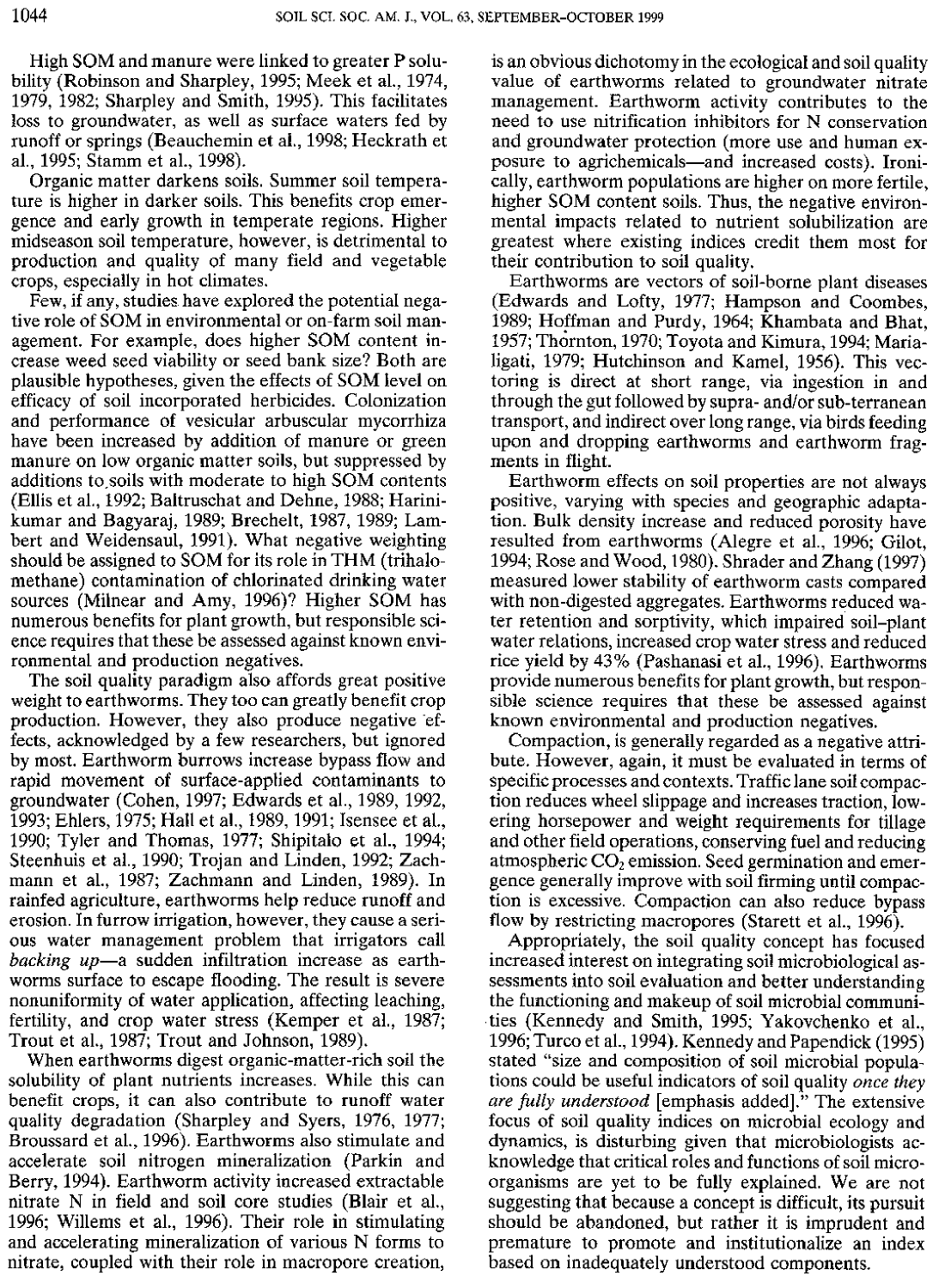Because the specific functions of most soil microorganisms are unknown or poorly understood, it seems unreasonable to interpret increased microbial biomass and activity entirely as a positive indicator. Clearly, if specific microorganisms are pathogenic or otherwise deleterious to the crop, their contribution to community biomass and function must be weighed negatively. Microorganisms can even exacerbate otherwise largely physically mediated phenomena. Lindqvist and Enfield (1992) found an 8-fold increase in DDT movement through sand when bacteria were present. In wet or flooded soils, particularly upon incorporation of fresh organic matter, or coupled with high temperature, surface sealing, or compaction, microorganisms compete fiercely with roots of higher plants for remaining available oxygen and accelerate the onset of soil hypoxia or anoxia. As redox potentials shift, facultative and obligate anaerobes can produce toxic metabolic byproducts that further impair crop performance or survivability.

Important microbially mediated soil quality indicators are highly spatially variable (Parkin, 1993). Soil respiration varies greatly in short time periods. Influencing factors include soil disturbance, season, substrate introduction, forage mowing, temperature and soil water (and aeration) fluctuation, radiation shifts (solar/ UV), fumigation, agrichemical application, certain xenobiotics, and heavy metals (Bremer et al., 1998; Grahammer et **al.,** 1991; Lloyd and Taylor, 1994; Fitter et al., 1994; Garcia and Rice, 1994). It is unclear which of these highly complex and transient states should be the benchmark condition for soil quality respiration assessment. Respiration status changes diametrically on rotation between soybean and rice, or before and after tillage, and with weather or a preceding crop's residue type and amount (Alvarez et al., 1995a,b; Reicosky et al., 1993). Such perturbations have always defied simple extrapolation of respiration to a general assessment of soil status and will not likely soon be better calibrated.

A major rationale for soil quality assessment and management is to ensure soil sustainability and ecological balance. Since SOM concentration is used as a prime indicator of soil quality and sustainability, high soil respiration bears an element of self-contradiction as an index component. Global environmental research has sought for decades to sequester atmospheric  $CO<sub>2</sub>$ . Also, overly valuing SUM encourages greater exploitation of soils having high potential for SOM oxidation and  $CO<sub>2</sub>$ release to the atmosphere.

Arid zone agriculturalists and irrigators recognize the double *Catch 22* of an SUM-dominated perspective. Many low SOM irrigated soils that are moderately saline are routinely managed for high productivity (Sojka, 1996, 1998; Bucks et al., 1990). Certain low salinity, high SOM soils such as Natrustolls and other soils with natric horizons (formerly called Solonetzic soils) are nearly incapable of supporting higher plant life. The first institutional use of a soil quality index devalued most U.S. arid-zone soils (Sinclair et al., 1996). Yet, on average, arid zone irrigated agriculture produces over twice the yield and three times the crop value per acre of rainfed agriculture (Kendall and Pimentel, 1994; Bucks et al.,

1990). The key is water management. Aggregate stability, porosity, hydraulic conductivity, and aeration of low SOM irrigated soils are negatively affected by distilled water but are improved if irrigation balances divalent cation delivery (adding calcium salts with irrigation water) and leaching (Rhoades, 1972, 1998). In fact, high yields can be achieved with only mineral salts and water and no soil (hydroponically). Salinity alone is an unreliable productivity index without knowing the crop to be grown, the nature of the salinity (exchangeable sodium percentage—ESP, boron content, etc.) and the nature (sodium adsorption ratio—SAR and electrical conductivity—EC), amount, timing and evaporation path of irrigation water (positional salt deposition on irrigated beds), and the leaching fraction. These management factors can govern the ability of salt-threatened soil to function more than intrinsic soil properties themselves (Rhoades, 1972, 1998).

#### **Regional and Taxonomic Bias**

The soil quality paradigm firmly links quality to increases in SOM content, aggregation, porosity, earthworm populations and microbial biomass and activity (Anonymous, 1996a; Arshad and Coen, 1992; Romig et al., 1995; Granatstein and Bezdicek, 1992; Gregorich et al., 1994; Warkentin, 1995; Liebig et al., 1996; Hortensius and Welling, 1996; Karlen et al., 1997; Kennedy and Papendick, 1995; Doran and Parkin, 1994; Halvorson et al., 1996; Turco et al., 1994; Harris et al., 1996; Sinclair et a1.,1996). As these references and their cited research suggest, the tenets of the soil quality concept evolved from a predominately *Mollisol-centric* and temperate climate and cropping system outlook. While certainly unintended, negative political, economic, and conservation consequences could result for physiographic areas not dominated by Mollisols or close taxons, such as Alfisols. Although many soil quality researchers stress specificity of soil quality evaluation, there is concern that this subtlety will be lost on untrained practitioners and policy makers using an index. No single soil paradigm or index is intended, or regarded by most soil quality researchers as appropriate, or feasible nationally. Yet, the soil quality literature has not been forthcoming in identifying the needed host of specific indices or specific regional criteria. Criteria published to date, as well as promotional literature, are strikingly similar, clearly adhering to a Mollisol-centric ideal. Even if suitable individual indices emerge for the multitude of needs, we wonder with great concern, how non-scientists will know which indices are appropriate to which needs or what institutional framework could assure their appropriate designation and use. The fact is, soil quality definition has been institutionalized and applied nationally (Mausbach and Tugel, 1995; Sinclair et al., 1996).

To date soil quality assessment has generally focused on soil attributes most commonly associated with Mollisols (Anonymous, 1996a, b, c, d, e, f, g, h; 1998a, b, c). If readers are not convinced of a soil quality paradigm taxonomic bias from the collection of soil attributes described in these assessment documents and pamphlets, we refer them to Fig. 1 and 2. These figures,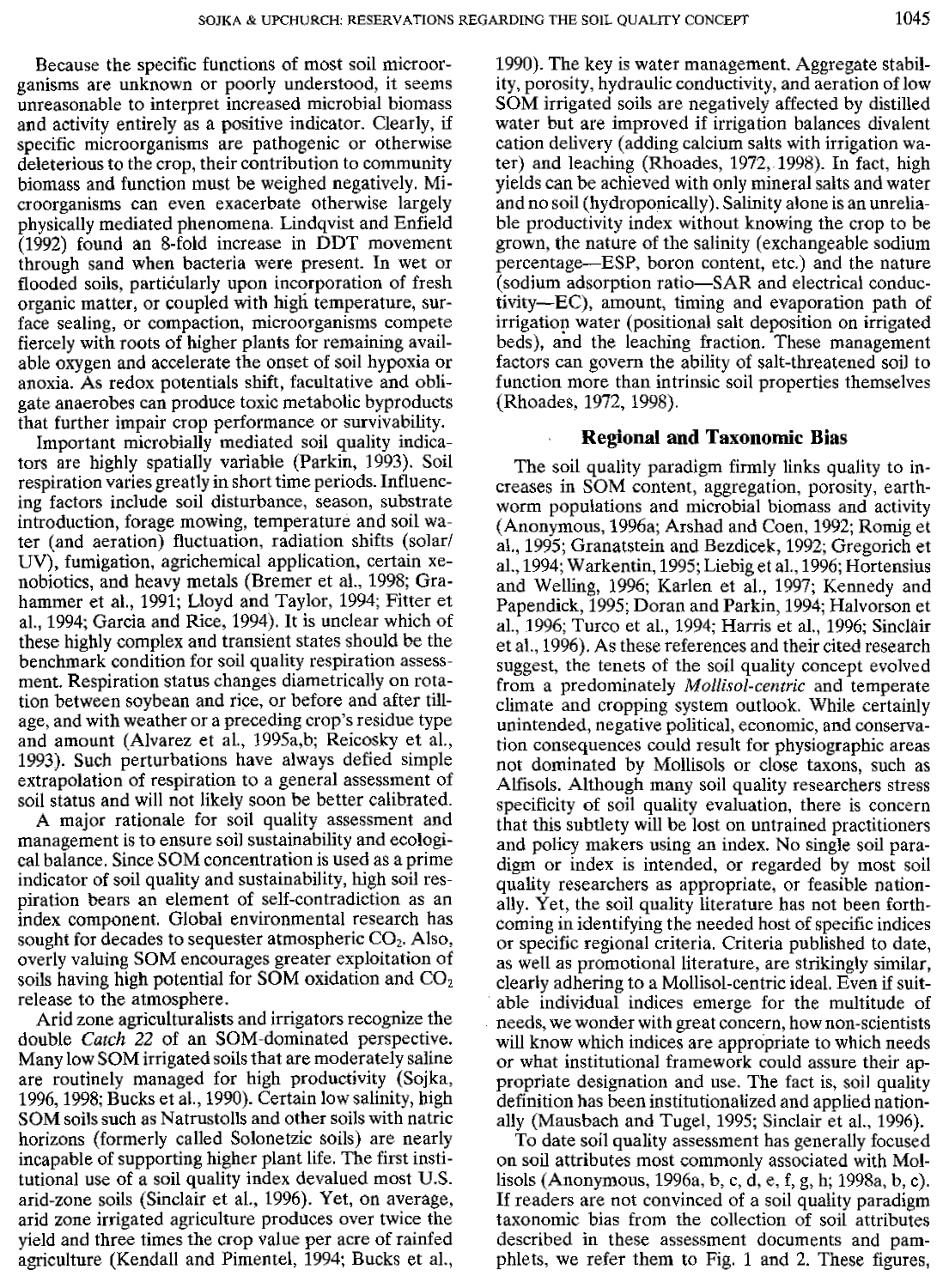

Fig. 1. The dominant soil orders of the USA, adapted from Quandt and Waltman (1997).



Fig. 2. A relative index of inherent soil quality for the USA, adapted from Sinclair et al. (1996).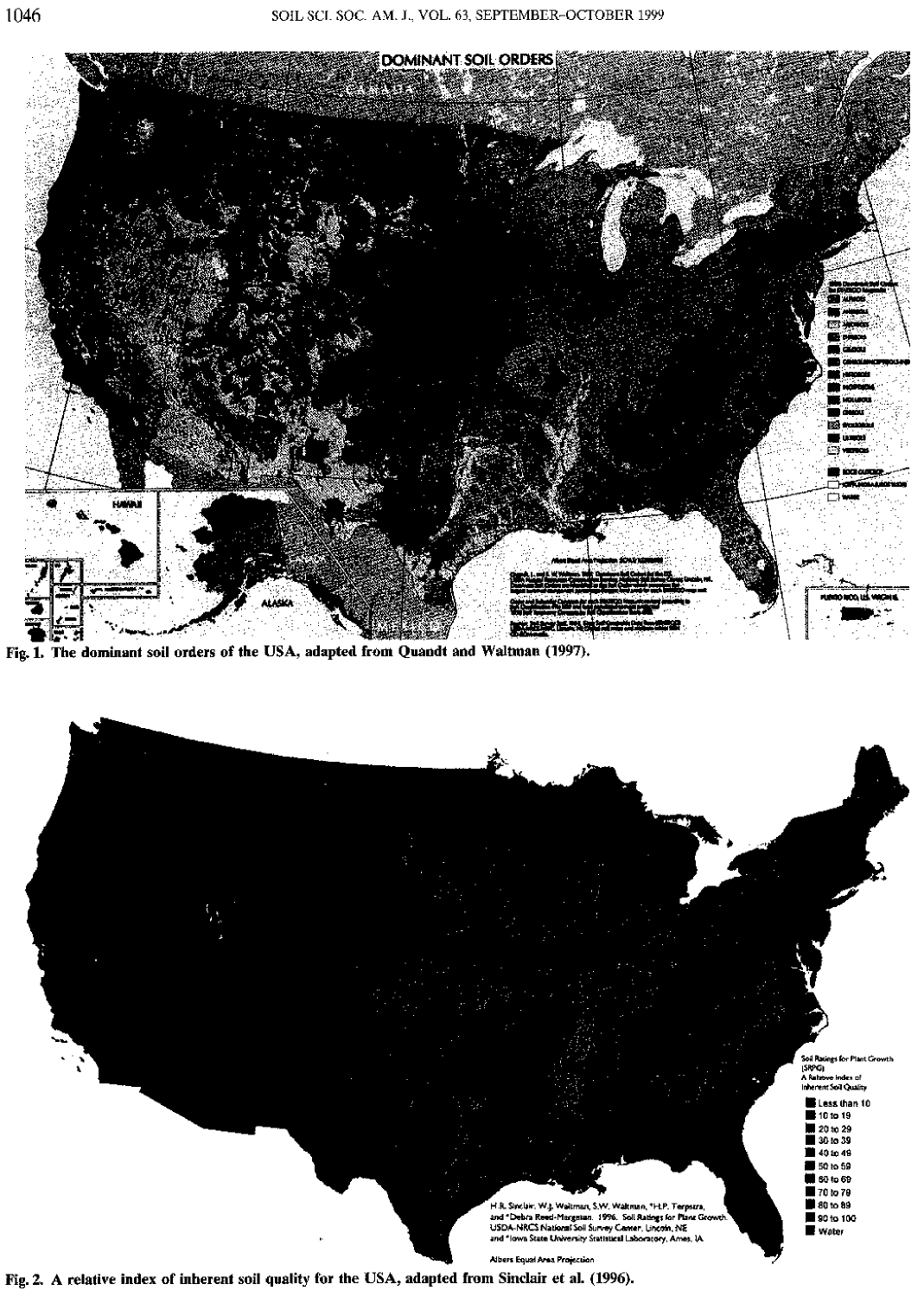present the dominant soil orders of the USA (Fig. 1) and the result of the Natural Resource Conservation Service's use of soil property data, crop performance and evaluator perceptions to model and map (Fig. 2) "a relative index of inherent soil quality" for the USA (Sinclair et al., 1996). The correspondence between locales with high soil quality rating and Mollisol- or Alfisol-dominated taxonomies is inescapably obvious. Conversely, the lowest soil quality ratings strongly correspond to the remaining soil orders. There are only isolated areas where Mollisols and Alfisols receive low soil quality ratings, largely confined to areas of low precipitation.

If the paradigm's basis is not taxonomic, then perhaps, because the soil quality concept arose largely from Midwestern research, one might contemplate that the paradigm is based on an analysis of regional agricultural productivity. Midwestern farmers and scientists take great pride in their region's corn production. However, since 1980, county-wide average corn yields of Iowa, Nebraska, and Illinois have been erratic and 20 to 50% less than Washington state's steadily increasing yields (Fig. 3).

Readers might note that the Midwest has had several poor growing seasons since 1980 and that Washington corn is entirely irrigated. Management strategies and inputs reflect different production constraints, such as Midwestern fertilizer use reduction to reduce groundwater contamination. Disease and insects are less a factor for corn production in the Columbia Basin than in the Midwest. Government programs, fertilizer taxes and production incentives apply differently to the areas. Basically, yields are affected by many factors unrelated to soil quality. And that, of course, is our point. It is hard to reconcile a Mollisol-centric paradigm for soil quality when the productivity of Mollisols, for the crop perhaps best suited to its edaphic nature, is affected more by nonsoil factors than soil factors. The irony is deepened, given the disproportionate contribution of Iowa and Illinois to Gulf Hypoxia (Burkart and James, 1998).

Mollisols develop, in great part, as a response to temperature and soil water. The cold wet winter months of



**Fig. 3. Statewide annual average corn yield. Data are from the USDA-National Agricultural Statistics Service public web site.**

temperate climates promote accumulation of SOM. The cold winter (Mesic, Frigid, Boric) and wet (Udic) soil conditions also restrict temperate Mollisols to a growing season of only about 6 mo. Contrast a cold Mollisol to the hot Aridisols, Entisols, and Inceptisols of places like the California Imperial and Coachella Valleys or the Nile Valley of Egypt. A Mollisol-centric soil quality paradigm offers a poor conceptual framework for explaining high-yield production of two or even three highvalue crops per year on hyperthermic and often saltaffected arid-zone soils. Meek et al. (1982) showed that HoItville se (Typic Torrifluvents) in Brawley, CA, retained only a mean of 0.6% increase in SOM over the unamended 1.0% OM control, five years after a 3-yr accumulated application of 360 to 540 Mg/ha manure.

The unreliability of soil quality for predicting one of the most important corollaries of soil and crop performance is evident in Fig. 2 and 4. There is a very poor correspondence between high soil quality rating (Fig. 2) and market value of crops per cropland acre (Fig. 4). Conversely, most of the highest market values per cropland acre correspond to some of the lowest rated soil quality regions. We should emphasize that the soil quality map uses a linear color scale; the market value of crops per cropland acre uses a scale of ascending incremental values for the higher value categories. Thus, the failure of the soil quality index to predict high market value is worse than immediately obvious from color distribution per se.

### **Advocacy vs. Science**

Scientists, their professional societies, journals, and public infrastructure have a vested interest and responsibility in keeping science balanced, objective, challenging, and even skeptical. Certainly, the motivation of scientists doing soil quality research is the advancement of soil science. Nonetheless, the validity of any scientific concept must ultimately survive the assessment of science at large. While we do not embrace the soil quality concept, we welcome its consideration in the literature as we would any concept. However, we have serious concerns that the soil quality paradigm has been institutionalized before core concepts have been thoroughly and objectively evaluated by the soil science community.

We note that the often-cited SSSA ad hoc committee (Allan et **al.,** 1995) and National Research Council (1993) statements on soil quality presented no dissenting arguments or alternative viewpoints. This unfortunate lack of balance seriously undermines the credibility of those statements, particularly given the acknowledged dissension surrounding this nascent paradigm in the soil science community (Karlen et al., 1997). Institutional policy is sometimes forced to ignore credible disagreement, but science should not.

We are concerned that the zeal to popularize and elevate the concept has compromised scientific accuracy in soil quality promotional literature. In defining soil organic matter, one "Soil Quality Information Sheet" (Anonymous, 1996b) states "soil organic matter is that fraction of the soil composed of anything that once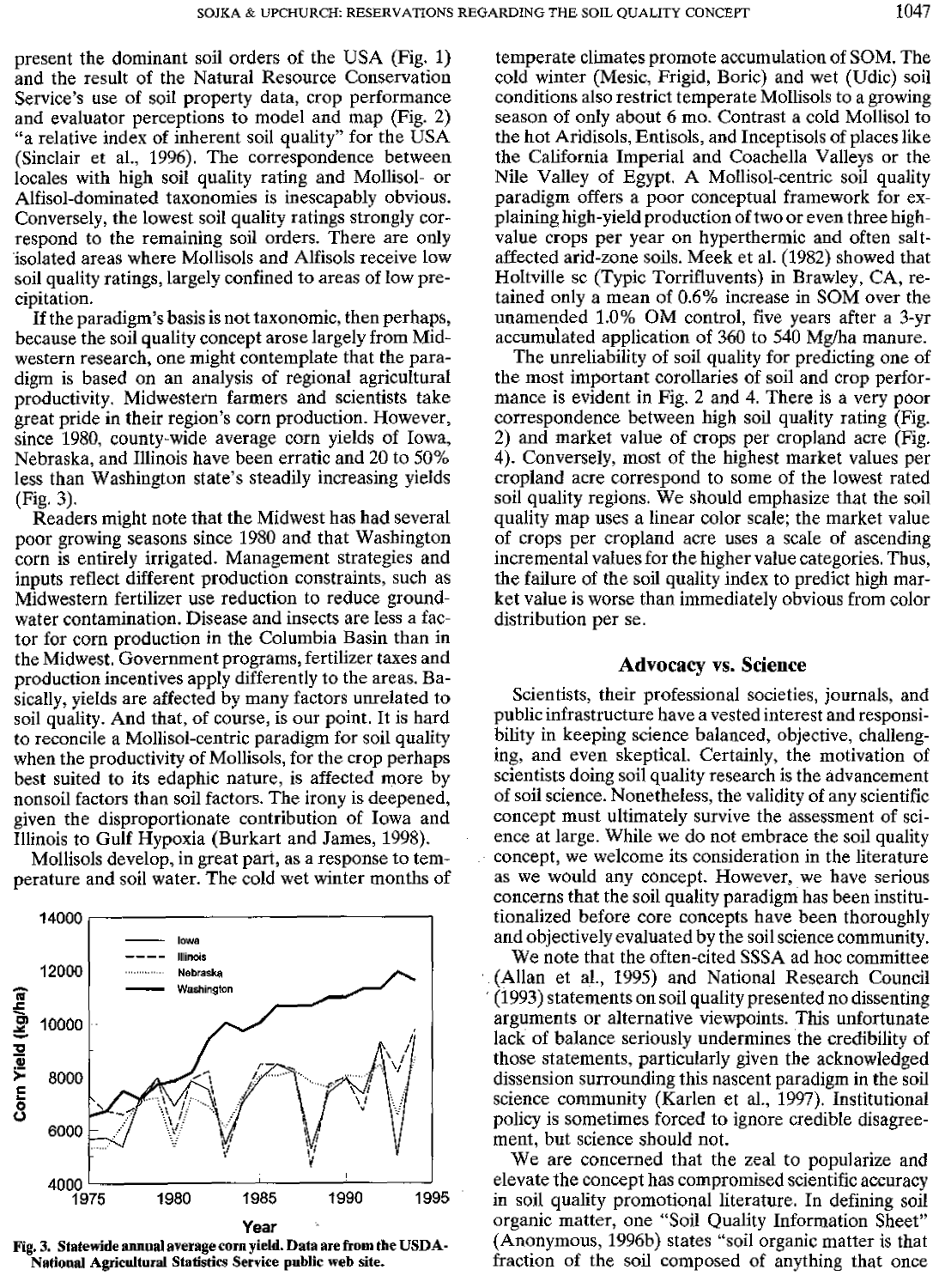# **Market Value of Crops\* per Cropland Acre\*\* by County**



Fig. **4. Total crop dollar value per county divided by the acres planted in each** U.S. county in 1997. **Data are from the USDA-National Agricultural Statistics Service public web site.**  $[2.47 \text{ acre} = 1.0 \text{ ha}]$ **.** 

lived." Presumably the document did not intend to include bones. shells, coral, or water, which all once lived, but none of which are included in analysis of SUM or soil organic carbon.

The same document states, "Well-decomposed organic matter...has a pleasant, earthy smell." Romig et al. (1995) and Kennedy and Papendick (1995) implied that there is merit in the folk wisdom suggesting one can detect poor soil quality by the "off" or "sour chemical smell." There has been limited research into the aromatic compounds that emanate from soil (Stahl and Parkin, 1996). However, the existing body of research falls tar short of validating serious consideration of aroma as a quantifiable evaluator of soil status or determiner of soil management. Research identifying compounds or concentration levels generating soil aroma are sparse, with insufficient correlation with soil properties and human olfactory pleasure or discomfort to warrant promoting aroma as a soil status indicator or management decision aid. Lastly, we offer some quotes from Soil Quality-Agronomy Technical Note No. 4 (Anonymous, 1997b), without comment, for our soil scientist colleagues to ponder: "In a healthy soil, nutrients become available when the plants need them." "Compaction... restricts the diffusion and flow of nutrients in the

soil." "... weed residue may not decompose and recycle plant nutrients for the subsequent crops."

Advocacy of high environmental goals is understandable and even laudable; however, taking an advocacy approach to soil quality has created confrontation rather than scientific consensus. There are several reasons for this. One is simply because, for many, the concept is not regarded as proven, yet it is already being institutionalized. At a technical level, in the soil quality paradigm, the structure of the index is determined by the value assumptions that make up the index. That is, *quality* implies value assumptions—ones that are not universal and that are being arbitrarily assigned by only one school of thought within a scientific discipline having diverse and eclectic perspectives. Soil quality assessment, in other words, is a distinct philosophical advocacy which represents itself as objective scientific analysis. Advocacy may have its place in public resource policy formulation, but not in the science drawn upon as a basis for decisions.

Those unconcerned about mixing policy with science might still ponder what benefit a soil quality infrastructure provides. Is it perceived that soil science cannot otherwise identify the ecological role of soil in the environment? Is it that soil science cannot otherwise identify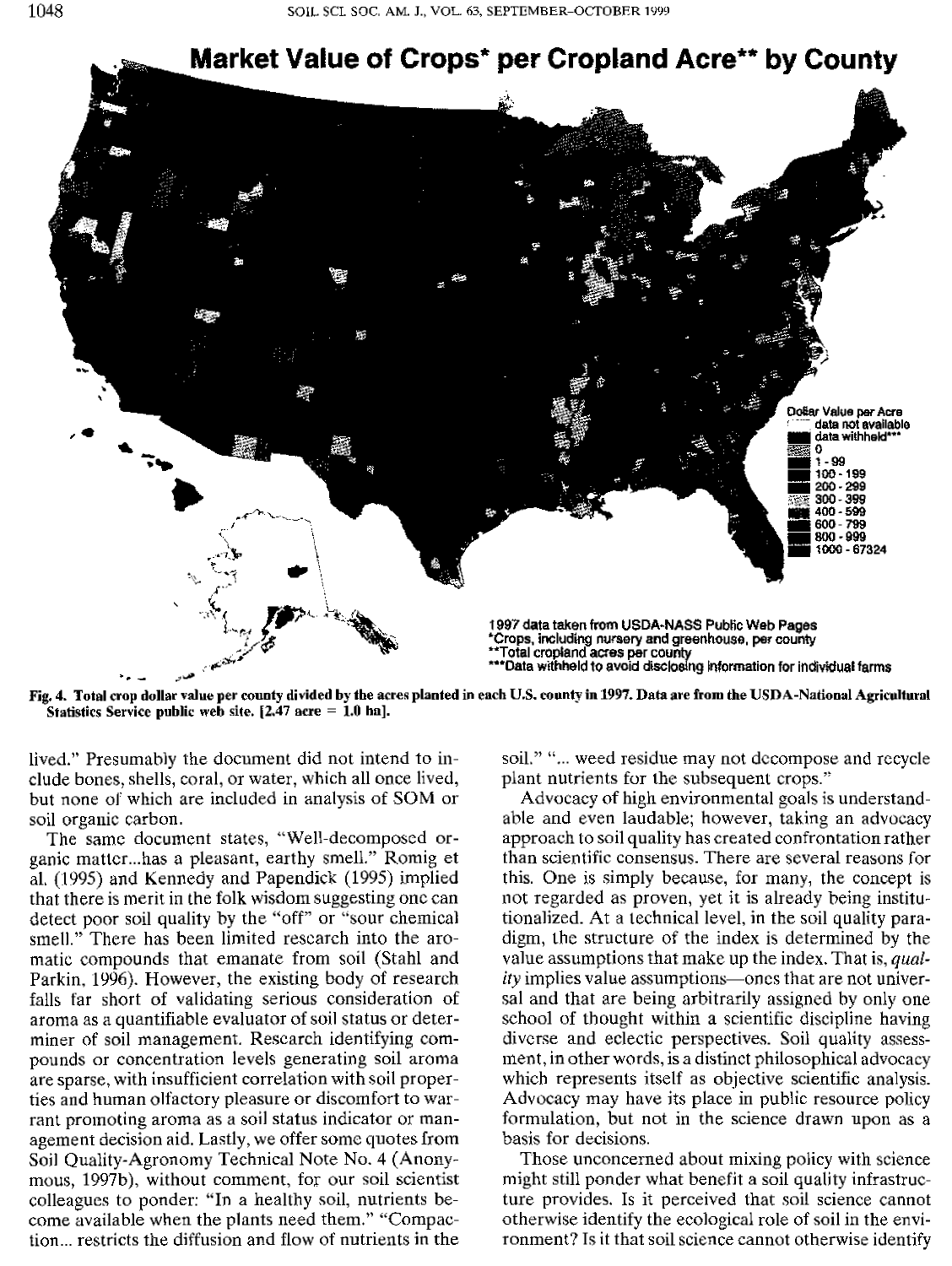the presence and impact of pollution in soil? Is it that soil science cannot otherwise identify or address resource conservation or sustainability? Is soil quality meant to become a classification or taxonomy adjunct? We fail to see what new knowledge a soil quality index gives or what problems soil quality indices identify that have not already been identified via existing edaphology and management concepts. Many scientists question how the high investment in what they view as a redundant technology and infrastructure benefits research and solution of specific soils-related problems better than traditionally focused and targeted management research. Lastly, what specific problems of farmers, the environment, or agribusiness are/were only solvable by a soil quality paradigm?

### **Plausible Ramifications and Unintended Outcomes**

SSSA president Lee Sommers (1998) itemized factors that have led a large portion of SSSA membership to consider seeking a new identity, separate from agronomy and crop science. A prominently cited factor was desire for a stronger hard science identity—on a par with physics, chemistry, or astronomy. Others have commented in detail about this issue (Simonson, 1991; Gardner, 1991; Greenland, 1991; White, 1993; Basher, 1997). We are concerned that a soil assessment paradigm that promotes kits, scorecards, perception surveys, and soil smelling to guide global soil management and ecosystem research and policy, risks diminishing the stature of soil science in the scheme of science at large.

Soil science has expended great effort to develop credible measures of soil properties and crop response to evaluate fertilizers and soil amendments. The lack of specificity of soil quality definition could encourage promotion of *wonder products and* questionable practices touting claims of improved soil quality. Exploiters need only point to the definition discrepancies in the literature, making debunking of product or practice claims more difficult.

Once a paradigm is established that associates superior quality with a narrow soil taxonomic concept, it will almost certainly have negative policy effects on locations dominated by "lesser" soil orders. A hint of taxonomically based policy bias emerged in a 1995 editorial entitled "Soil Quality: Goals for National Policy;" it stated:

A soil quality policy should focus attention on our highest quality lands; that is, on those lands where we have the most to lose from soil degradation or where we have the most to gain from better soil (Cox, 1995).

We cannot help wondering how non-scientist politicians would interpret such a statement. Will a congressionally or bureaucratically mandated national Mollisolcentric soil quality paradigm recognize the two or three crop-per-year advantage of irrigated Southwestern hyperthermic Aridisols, Entisols, and Inceptisols? Or what of their two-fold yield advantage, or three-fold crop value advantage? What impact will their interpretation have on regional research and conservation funding? There could be big winners and losers based on taxonomically biased soil quality assessments. Figure 2 could be the first step toward implementation of taxonomically biased policy.

Clearly, a significant thrust of the soil quality movement is directed at bringing soil management into the environmental regulatory framework, both in the USA and internationally. Beck et al. (1995) reviewed Dutch and Canadian regulatory approaches and allowable limits for various organic contaminants. Singer and Ewing (2000) emphasized the strong environmental motivation of the soil quality movement, stating: "Perhaps more importantly, biological or ecological significance should hold greater weight than statistical differences among management systems." Haberern (1992) stated "...losses of species at the far end of the chain, large, warmblooded animals, for example, are likely to be less important to the world's ecosystem than losses of those at the start of the living chain, those found in the living soil." He goes on to state that his proposed soil quality index should be used to "...target more focused agricultural research... [and] aid agricultural scientists in determining research goals." In listing what soil quality policy should achieve, Cox, (1995) suggested the first goal should be to "Establish soil-air-water quality parity." Some may take this as a sign that soil science has finally *arrived.* But what are the implications? Will the environmental objectives of the soil quality movement have priority over production and profit? Will there be mandatory soil testing for designated pollutants? Will earthworms, soil microbes, or even soil-borne pests come under scrutiny of the endangered species act (Hagvar, 1998)?

It was further suggested that soil conservation should shift focus from soil loss, as the primary benchmark of mission accomplishment, to emphasis on the quality of retained soil:

Soil management, that is, manipulation of the soil to achieve certain properties, infiltration, porosity, nutrient holding capacity, for example, should become an explicit objective of farm and ranch conservation plans rather than an indirect effect of erosion control Cox, (1995).

An interesting priority shift that is, perhaps, appropriate for deep resilient Midwestern soils. But what of the fragile, yet more highly productive soils of other regions, that measure epipedons in centimeters not meters? Erosion aside, who will do and pay for the monitoring? Who will judge compliance? How and at what spatial scale will compliance be assessed? What will be the consequences of degrading soil quality, and who will determine or assign blame? More important conceptually, how will highly kaolinitic soils ever-attain adequate "nutrient holding capacity" if soils dominated by 2:1 clays are the conceptual basis of regulation?

Readers who feel they could stand to gain from *good* taxonomy through potential research and conservation funding increases, might ponder other potential consequences of the regulatory approach to management. If a soil is initially judged to have low quality, its management might undergo less regulatory scrutiny for decline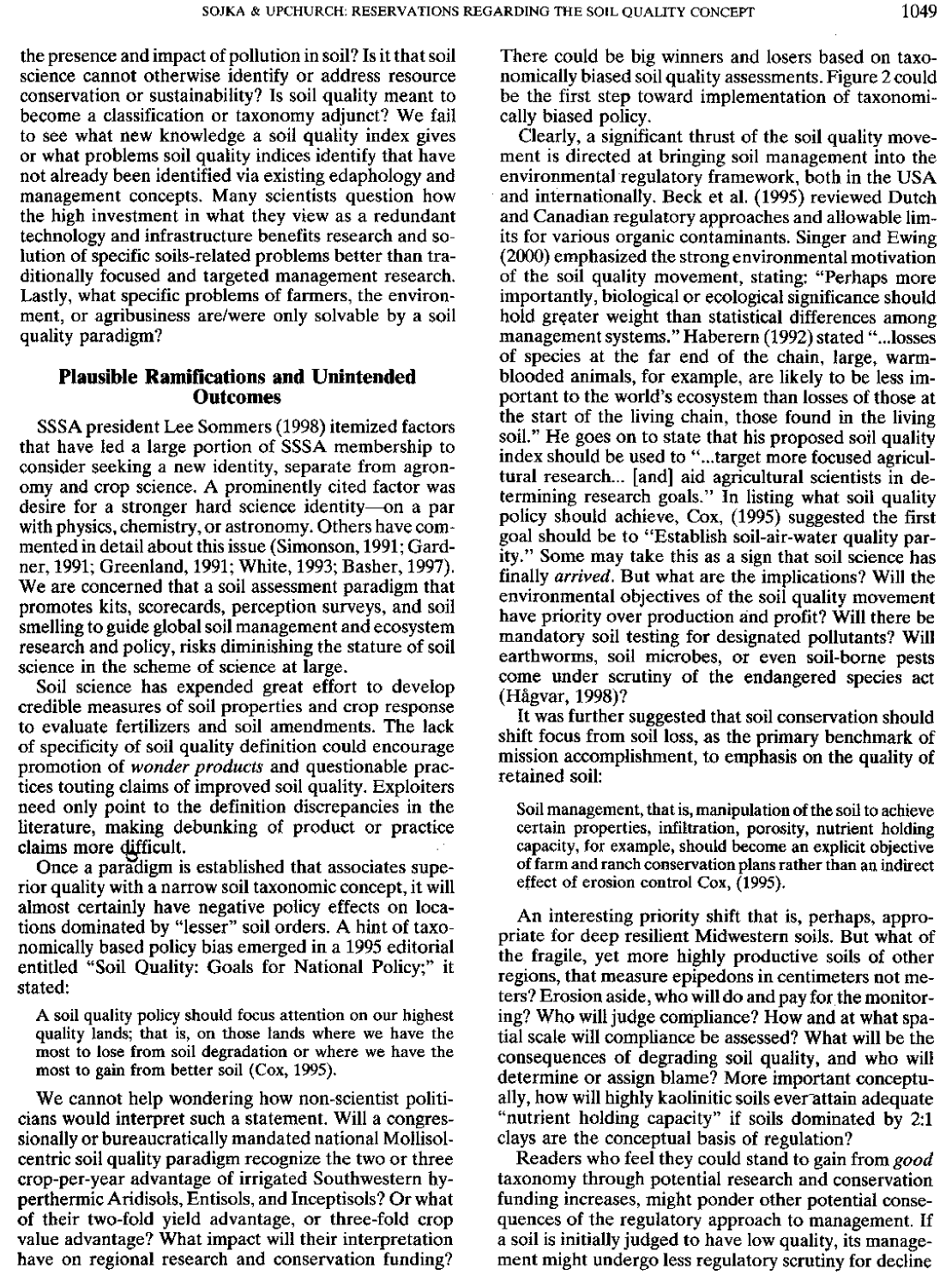in soil quality than a high quality soil that failed to maintain an arbitrary standard.

These editorial quotes were likely meant as an endorsement of sustainability. However, if so, we ask again—what is the basis for a Mollisol-centric soil quality paradigm? The Ultisols of the southeastern USA have been continuously farmed for 350 to 400 yr. Few U.S. Mollisols have been farmed longer than 150 yrmost barely 100 yr. Internationally, the ancient breadbaskets of civilization—Egypt, the Middle East, and China—have been farmed thousands of years; these are areas dominated by non-Mollisol soils.

The National Research Council (1993) discussed regulatory enforcement of soil quality policy. "The Secretary of the U.S. Department of Agriculture (USDA), the Administrator of the Environmental Protection Agency (EPA), and the U.S. Congress should undertake a coordinated effort to identify regions or watersheds that should be highest priority for federal, state, and local programs to improve soil and water **quality." And "The development and implementation of approved integrated farming system plans should be** the basis for delivery of education and technical assistance, should be the condition under which producers become eligible for financial assistance, and should be the basis for determining whether producers are complying with soil and water quality programs."

However, the NRC explicitly noted that freedom from oversight of these policies and programs might not be as simple as farmer non-participation, stating, "...policies are needed that target problem areas and problem farms, regardless of participation in federal commodity support programs." And, "Nonvoluntary approaches may be needed in problem areas where soil and water quality degradation is severe and where there are problem farms unacceptably slow in implementing improved farming systems." And, "The legal responsibilities of landowners and land users to manage land in ways that do not degrade soil and water quality should be clarified in state and federal laws." Such policies could make soil quality definition part of rural America's bitter property rights debate.

### **Conclusions**

Soil science has struggled for over 200 yr to dispel the image of a second-class technology derived from folk wisdom and superstition. We are concerned that the ascendence of soil science to encompass crystallography, advanced physical and organic chemistry, biochemistry, numerical modeling, hydrology, artificial intelligencebased decision aids, remote sensing, global positioning, and geographical information systems, and more, is severely diminished by photos in our journals of farmers smelling a handful of soil, implying that this is the technical legacy of 200 yr.

We caution against the premature institutionalizing of a concept for which there remains significant questions and criticisms. Soil science cannot afford to deviate from the scientific method by assuming understanding that leads to policy implementation before completing objective research.

We are concerned that a single, affordable, workable, soil quality index is unattainable and that having individual indices for all soils and circumstances is unachievably complex technically, and would be unthinkably confusing upon lay implementation. This is not to say that a task should be avoided because it is difficult, but rather that the more complex a concept, the greater the danger of popularizing or prematurely institutionalizing it.

There is undoubtedly merit in seeking to manage soil well, in terms of production potential, sustainability, and environmental impact. However, none of these goals require a reinvention of soil science, or replacement of the value-neutral reductionist scientific basis of edaphology with an undefinable value-laden *holism.* We should be wary of a paradigm that is more committed to producing a passing score from a simplified battery of kit assays, than identifying (let alone solving) specific critical problems.

It is our experience that adept soil scientists or field practitioners of soil science have no difficulty identifying when a soil is in trouble. What they usually find preciously scarce are focused insightful management solutions to what, all too often, are lamentably easily recognizable problems that have degraded soil productivity. It is a fundamental concept of agriculture that management per se can have more impact on a soil's ability to function than intrinsic soil properties per se. We feel that far more environmental and agricultural benefit will come from developing quality soil management capability than institutionalizing soil quality management. Assessing and improving the quality of soil managers would likely have a far more immediate and profound affect on productivity, sustainability, and environmental impacts of soil management than decades of research on soil quality per se.

Our responsibility as scientists is not to attempt to establish the value system parameters that are acceptable for soil science. Our debate on this issue strongly parallels the acrimonious debates raging in all facets of ecosystem management. Soil, after all, is yet another identifiable multiple-use ecosystem. In agriculture, this also means a human-made ecosystem, since to manage in order to achieve any **kind of** *natural* **soil ecosystem** *health* **would require reforestation and resodding of every hectare of America's farmland. In fact, this rationale** cannot even be defended from a non-anthropogenic perspective, since, as Robert Lackey (1998) asked, "What is the natural state of Mount St. Helens?" Putting an emphasis on soil *quality as* opposed to our traditional science-based role of determining value-neutral *parameters* undermines our credibility as scientists with activity better left to metaphysicians and politicians. Even if we could agree on a universal value system to rate and assess soil quality, it is a mistake to elevate soil quality to an over-arching good unto itself.

As altruistic as we care to be in attempting to elevate soil quality as a priority above outcome, we will only fail with that approach. Soil use will always have as a first priority the accomplishment of the goal or desired outcome of that use, be it building highways, water purification, or growing a crop. The overwhelming em-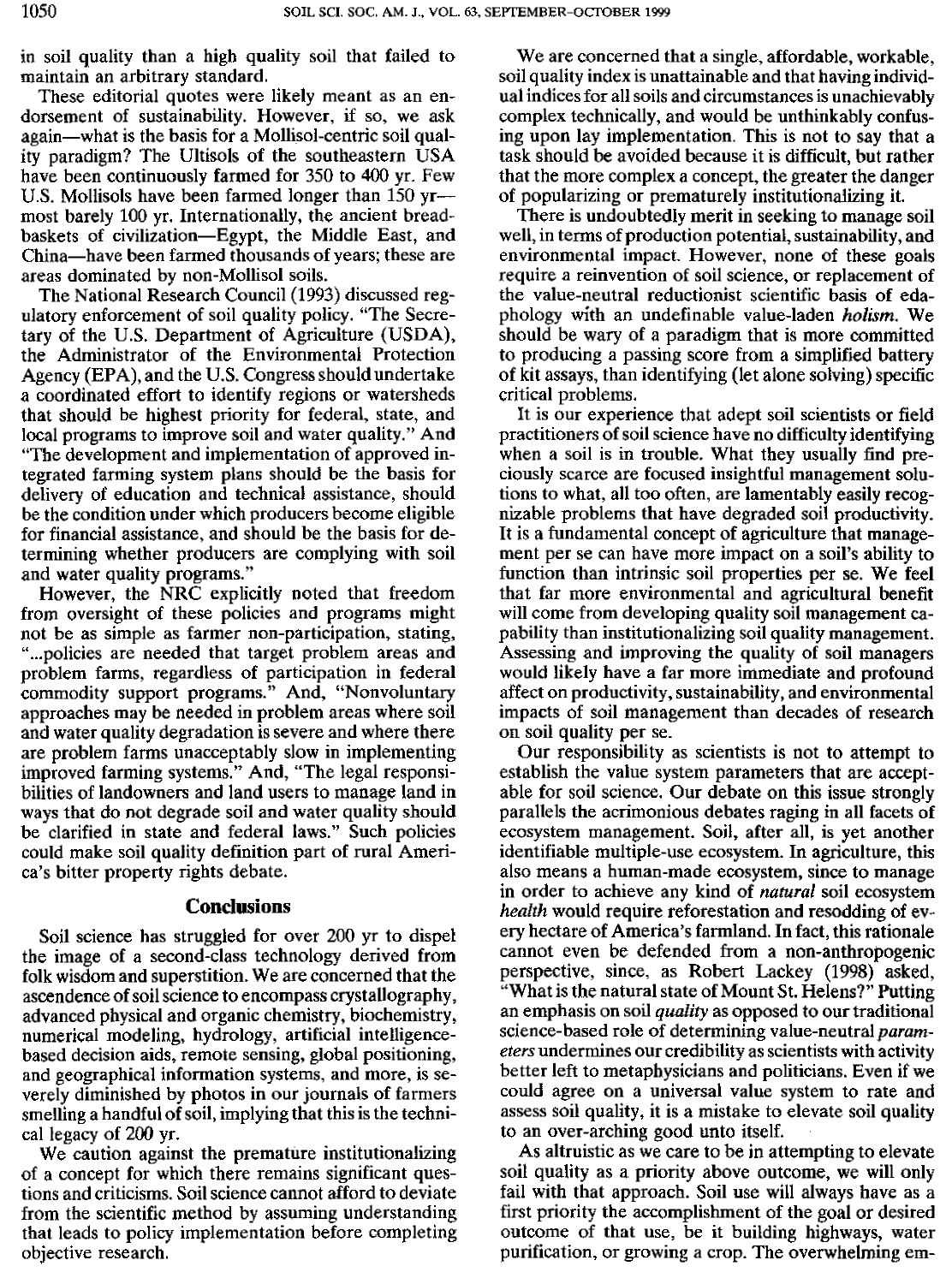phasis of soil science and the primary rationalization of a soil quality concept must be conceded to be the improvement of plant growth using environmentally responsible technologies. Attempting to rationalize the weaknesses of a soil quality paradigm by saying quality will be tailored to all conceivable soil uses, belies both the entirety of the published body of soil quality research and the dominant focus of the soil science profession. We reiterate that soil performs a multitude of functions *simultaneously.*

If there is to be institutionalized soil quality assessment, it must employ soil- and utilization-specific indices and models that simultaneously account for all functions, properly weighting all inputs for all positive and all negative impacts of all productivity, sustainability, environmental, economic, social, strategic, and cultural components of the assessment. Physical, chemical, and biological index components should have zero reliance on subjective perceptions. Because of the potential impacts of this paradigm shift, program, policy, and regulatory status of institutionalized soil quality assessment seems premature before it has been comprehensively developed and exhaustively tested under impartial and balanced scientific peer review.

Better, we feel, that understanding, rather than rating the soil resource, be the primary goal of soil science. And understanding it cannot be justified to society except in targeting our effort to understand toward solution of recognized problems and better management of soil for all uses, in spite of the system constraints faced by individual land managers. We are troubled that rating soil and debating rating indices can be perceived as legitimate research in a time of severely limited funding, when working to solve well-known problems affecting the soil resource and maximizing its productivity are inadequately supported.

Within the life spans of our younger soil scientists, global agricultural production must rise more than 2% per year to meet rising population needs (Waggoner, 1994). This assumes we preserve most of our natural lands and provide our needs mainly from existing farmland. By one estimate, more food must be grown by man in the first generation of the new millennium than was grown in the preceding 10 000 yr of farming (Paarlberg, 1994). The threat of all forms of soil degradation (impaired soil quality?) to meeting world production needs is non-existent on 77% of managed world soils (Crosson, 1997). Weighting Crosson's area estimates by impairment level, suggests that 95% of global soil productivity remains intact. He concluded that the challenge in most urgent need of focused attention is continued development of new technology to raise soil productivity and yields while minimizing negative environmental impacts.

We, as soil scientists, can already identify the major problems facing soil management. We know where erosion is. We know where compaction is. We understand the logic of minimizing dependence on chemicals while maximizing the environmental benefit of their use through efficiency gains. More often, we don't know the answers to the problems, or when we do, how to enable their adoption. Preoccupation with diagnostics, definitions and trying to quantify something as illusive as soil quality does nothing to solve problems that are already clearly evident. Our children and grandchildren of 2030 will not care whether we crafted our definitions or diagnostics well. They will care if they are well fed, whether there are still woods to walk in and streams to splash in—in short, whether or not we helped solve their problems, especially given a 30-yr warning.

### **ACKNOWLEDGMENTS**

The authors thank numerous contributors and several anonymous reviewers for critical reviews and/or for helpful ideas that sparked additional thinking. Many have been catalysts and critics of, and contributors to our thought processes in this endeavor.

### **REFERENCES**

- Alegre, J.C., B. Pashanasi, and P. Lavelle. 1996. Dynamics of soil physical properties in Amazonian agroecosystems inoculated with earthworms. Soil Sci. Soc. Am. J. 60:1522-1529.
- Allan, D.L., D.C. Adriano, D.F. Bezdicek, R.G. Cline, D.C. Coleman, J.W. Doran, J. Haberern, R.G. Harris, A.S.R. Juo, M.J. Mausbach, G.A. Peterson, G.E. Schuman, M.J. Singer, and D.L. Karlen. 1995. SSSA statement on soil quality. p. 7. June, 1995. *In* Agronomy News, ASA, Madison, WI. '
- Alvarez, R., O.J. Santanatoglia, P.E. Daniel, and R. Garcia. 1995a. Respiration and specific activity of soil microbial biomass under conventional and reduced tillage. Pesq. Agropec. Bras. 30:701-709.
- Alvarez, R., 0.J. Santanatoglia, and R. Garcia. 1995b. Effect of temperature on soil microbial biomass and its metabolic quotient in situ under different tillage systems. Biol. Fertil. Soils. 19:227-230.
- Anonymous. 1996a. Soil quality information sheet: Soil quality-introduction. National Soil Survey Center in cooperation with the Soil Quality Institute, NRCS, USDA, and the National Soil Tilth Lab, Agricultural Research Service, USDA.
- Anonymous. 1996b. Soil Quality Information Sheet: Soil Quality Indicators: Organic matter. National Soil Survey Center in cooperation with the Soil Quality Institute, NRCS, USDA, and the National Soil Tilth Lab, Agricultural Research Service, USDA.
- Anonymous. 1996c. Soil Quality Information Sheet: Soil Quality Indicators: Indicators for Soil Quality Evaluation. National Soil Survey Center in cooperation with the Soil Quality Institute, NRCS, USDA, and the National Soil Tilth Lab, Agricultural Research Service, USDA.
- Anonymous. 1996d. Soil Quality Information Sheet: Soil Quality Indicators: Aggregate Stability. National Soil Survey Center in cooperation with the Soil Quality Institute, NRCS, USDA, and the National Soil Tilth Lab, Agricultural Research Service, USDA.
- Anonymous. 1996e. Soil Quality Information Sheet: Soil Quality Indicators: Soil Crusts. National Soil Survey Center in cooperation with the Soil Quality Institute, NRCS, USDA, and the National Soil Tilth Lab, Agricultural Research Service, USDA.
- Anonymous. 1996f. Soil Quality Resource Concerns: Soil Erosion. National Soil Survey Center in cooperation with the Soil Quality Institute, NRCS, USDA, and the National Soil Tilth Lab, Agricultural Research Service, USDA.
- Anonymous. 1996g. Soil Quality Resource Concerns: Compaction. National Soil Survey Center in cooperation with the Soil Quality Institute, NRCS, USDA, and the National Soil Tilth Lab, Agricultural Research Service, USDA.
- Anonymous. 1996h. Soil Quality Resource Concerns: Sediment Deposition on Cropland. National Soil Survey Center in cooperation with the Soil Quality Institute, NRCS, USDA, and the National Soil Tilth Lab, Agricultural Research Service, USDA.
- Anonymous. 1997a. Crop protection reference, 13th edition. C & P Press, Inc., New York.
- Anonymous. 1997b. Soil Quality Agronomy: Technical Note No. 4. Effect of soil quality on nutrient efficiency. Soil Quality Institute. Ames, IA.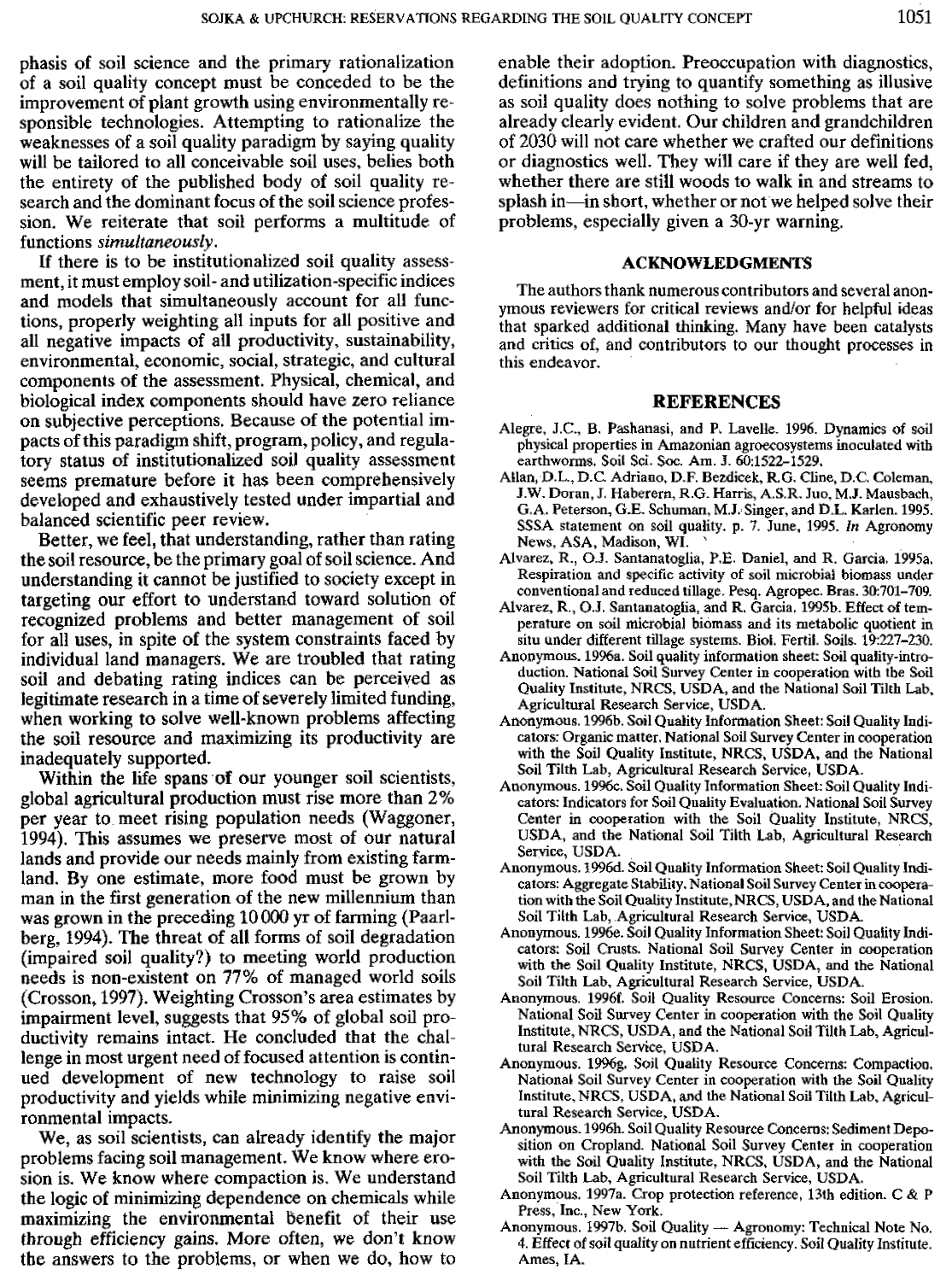Anonymous. 1998a. http://www.statlab.iastate.edu/survey/SQI/ sqihome.shtml (verified September 14, 1999).

Anonymous. 1998b What's new... Soil quality test kit guide. USDA Soil Quality Institute, Ames, IA.

- Anonymous. 1998c Willamette Valley soil quality card. USDA Soil Quality Institute, Corvallis, OR.
- Arshad, M.A., and G.M. Coen. 1992. Characterization of soil quality: Physical and chemical criteria. Am. J. Alternative Agric. 7:25-31.
- Baltruschat, H., and H.W. Dehne. 1988. The occurrence of vesiculararbuscular mycorrhiza in agro-ecosystems. I. Influence of nitrogen fertilization and green manure in continuous monoculture and in crop rotation on the inoculum potential of winter wheat. Plant Soil. 107:270-284.
- Barriuso, E., U. Baer, and R. Calvet. 1992. Dissolved organic matter and adsorption-desorption of dimefuron, atrazine and carbetamide by soils. J. Environ. Qual. 21:359-367.
- Barriuso, E., D.A. Laird, W.C. Koskinen, and **R.H.** Dowdy. 1994. Atrazine desorption from smectites. Soil Sci. Soc. Am. J. 58: 1632-1638.
- Basher, L.R. 1997. Is pedology dead and buried? Aust. J. Soil. Res. 35:979-994.
- Beck, A.J., S.C. Wilson, R.E. Alcock, and K.C. Jones. 1995. Kinetic constraints on the loss of organic chemicals from contaminated soils: implication for soil quality limits. Crit. Rev. Envion. Sci. Technol. 25:1-43.
- Beauchemin, S., R.R. Simard, and D. Cluis. 1998. Forms and concentration of phosphorus in drainage water of twenty-seven tiledrained soils. J. Environ. Qual. 27:721-728.
- Blair, J.M., M.F. Allen, R.W. Parmelee, D.A. McCartney, and B.A. Stinner. 1996. Changes in soil N pools in response to earthworm population manipulations in agroecosystems with different N sources. Soil Biol. Biochem. 29:361-367.
- Bouma, J. 1997. Soil environmental quality: a European perspective. J. Env. Qual. 26:26-31.
- Brechelt, A. 1987. Wirkung verschiedener organischer Dungemittel auf die effizienz der va-mykorrhiza. J. Agron. Crop Sci. 158: 280-286.
- Brechelt, A. 1989. Effect of different organic manures on the efficiency of VA mycorrhiza. Agric. Ecosys. Environ. 29:55-58.
- Bremer, D.J., J.M. Ham, C.E. Owensby, and A.K. Knapp. 1998. Response of soil respiration to clipping and grazing in a tallgrass prairie. J. Environ. Qual. 27:1539-1548.
- Broussard, M., P. Lavelle, and A.V. Spain. 1995. Digestion of a Vertisol by an endogeic earthworm *(Polypherecima elongata,* Megascolecidae) increases soil phosphate extractability. Eur. J. Soil Biol. 32:107-111.
- Bucks, D.A., T.W. Sammis, and G.L. Dickey. 1990. Irrigation for arid areas. p. 499-548. *In* G.J. Hoffman et al. (ed) Management of farm irrigation systems. ASAE, St. Joseph, MI.
- Burkart, M.R., and D.E. James. 1998. Agricultural-nitrogen contributions to hypoxia in the gulf of Mexico. J. Environ. Qual. 28:850-859.
- Callicott, J.B. 1998. A critical examination of "Another look at Leopold's land ethic." J. Forestry 96(4):20-28.
- Chiou, CT" D.E. Kite, T.I. **Brinton, R.L.** Malcolm, and J.A. Leenheer. 1987. A comparison of water solubility enhancements of organic solutes by aquatic humic materials and commercial humic acids. Environ. Sci, Technol. 21:1231-1234.
- Clancy, K.L. 1986. The role of sustainable agriculture in improving the safety and quality of the food supply. Am. J. Alternative Agric. 1:11-18.
- Cohen, S. 1997. Macropores in turfgrass soil columns. Ground Water Monitor. Remed. 17(4):59-62.
- Cook, N., and W.H. Hendershot. 1996. The problem of establishing ecologically based soil quality criteria: The case of lead. Can. J. Soil Sci. 76:335-342.
- Cox, C. 1995. Soil Quality: Goals for national policy. J. Soil Water Conserv. 50:223.
- Crosson, P. 1997. Will erosion threaten agricultural productivity? Environment 39:4-9, 29-31.
- Doran, J.W., D.C. Coleman, D.F. Bedzicek, and B.A. Stewart (ed.). 1994. Defining soil quality for a sustainable environment. SSSA Spec. Publ. 35. SSSA and ASA, Madison, WI.
- Doran, J.W., and A.J. Jones (ed.). 1996. Methods for assessing soil quality. SSSA Spec. Publ. 49. SSSA and ASA, Madison, WI.
- Doran, J.W., and T.B. Parkin. 1994. Defining and assessing soil quality. p. 3-21. *In* J.W. Doran et al. (ed.) Defining soil quality for a sustainable environment. SSSA Spec. Pub!, 35. SSSA and ASA, Madison, WI.
- Edwards, C.A., and J.R. Lofty. 1977. Biology of earthworms. 2nd ed. Chapman and Hall, London.
- Edwards, W.M., M.J. Shipitalo, L.B. Owens, and W.A. Dick. 1993. Factors affecting preferential flow of water and atrazine through earthworm burrows under continuous no-till corn. J. Environ, Qual. 22:453-457.
- Edwards, W.M., M.J. Shipitalo, L.B. Owens, and L.D. Norton. 1989. Water and nitrate movement in earthworm burrows within longterm no-till cornfields. J. Soil Water Conserv. 44:240-243.
- Edwards, W.M., M.J. Shipitalo, S.J. Traina, C.A. Edwards, and L.B. Owens. 1992. Role of *Lumbricus terrestris* (L.) burrows on the quality of infiltrating water. Soil Biol. Biochem. 24:1555-1561.
- Ehlers, W. 1975. Observations on earthworm channels and infiltration on tilled and untilled loess soil. Soil Sci. 119:242-249.
- Ellis, JR., W. Roder, and S.C. Mason. 1992. Grain sorghum-soybean rotation and fertilization influence in vesicular-arbuscular mycorrhizal fungi. Soil Sci. Soc. Am. J. 56:789-794.
- Fitter, A.H., J.D. Graves, G.K. Self, T.K. Brown, D.S. Bogie, and K. Taylor. 1998. Root production, turnover, and respiration under two grassland types along an altitudinal gradient: Influence of temperature and solar radiation. Oecologia 114:20-30.
- Flury, M. 1996. Experimental evidence of transport of pesticides through field soils-A review. *J.* Environ. Qual. 25:25-45.
- Garcia, F.O., and C.W. Rice. 1994. Microbial biomass dynamics in tallgrass prairie. Soil Sci, Soc. Am. J. 58:816-823.
- Gardner, W.R. 1991. Soil Science as a basic science. Soil Sci. 151:2-6.
- Gaston, L.A., K.N. Reddy, and M.A. Locke. 1997. Relationship of spatially variable soil properties to herbicide efficacy. p. 336. *In* Agronomy abstracts. ASA, Madison, WI,
- Gersmehl, P.J., and D.A. Brown. 1990. Geographic differences in the validity of a linear scale of innate soil productivity. *J.* Soil Water Conserv. 45:379-382.
- Ghadrati, M., and W.A. Jury. 1992. A field study of the effect of soil structure and irrigation method on preferential flow of pesticides in unsaturated soil. J. Contam. Hydrol. 11:101-120.
- Gilot, C. 1994. Effets de l'introduction du ver géophage tropical Millsonia anomala Omodeo en systèmes cultives sur les caractéristiques des sols et la production végétale en Moyenne Cote d'Ivoire, Ph.D. diss. Univ. Paris VI/Institu National Agronomique de Paris-Gringon.
- Graber, ER., A. Gerstl, E. Fischer, and U. Mingelgrin. 1995. **En**hanced transport of atrazine under irrigation with effluent. Soil Sci. Soc. Am. J. 59:1513-1519.
- Grahammer, K., M.D. Jawson, and *J.* Skopp, 1991. Day and night soil respiration from a grassland. Soil Biol. Biochem. 23:77-81.
- Granatstein, D., and D.F. Bezdicek. 1992. The need for a soil quality index: Local and regional perspectives. Am. J. Alternative Agric. 7:12-16.
- Greenland, D.J. 1991. The contributions of soil science to societypast, present and future. Soil Sci.151:19-23.
- Gregorich, E.G., M.R. Carter, D.A. Angers, C.M. Monreal, and B.H. Ellen. 1994. Towards a minimum data set to assess soil organic matter quality in agricultural soils. Can. J. Soil. Sci.74:367-385.
- Grolchulska, J., and E.J. Kladivko. 1994. A two-region model of preferential flow of chemicals using a transfer function approach. J. Environ. Qual, 23:498-507.
- Haberern, *J.* 1992. A soil health index. J. Soil Water Conserv. 47:6.
- Hågvar, S. 1998. The relevance of the Rio Convention on biodiversity to conserving the biodiversity of soils. Appl. Soil Ecology 9:1-7.
- Hall, J.K., R.O. Mumma, and D.W. Watts. 1991. Leaching and runoff losses of herbicides in a tilled and untilled field. Agric. Ecosyst. Environ. 37:303-314.
- Hall, J.K., M.R. Murray, and N.L. Hartwig. 1989. Herbicide leaching and distribution in tilled and untilled soil. *J.* Environ. Qual. 18: 439-445.
- Hallberg, G.R. 1987. Agricultural chemicals in ground water: extent and implications. Am. J. Alternative Agric. 2:3-15,
- Halvorson, J.J., J.L. Smith, and R.I. Papendick. 1996. Integration of multiple soil parameters to evaluate soil quality: a field example. Biol. Fertil. Soils. 21:207-214.